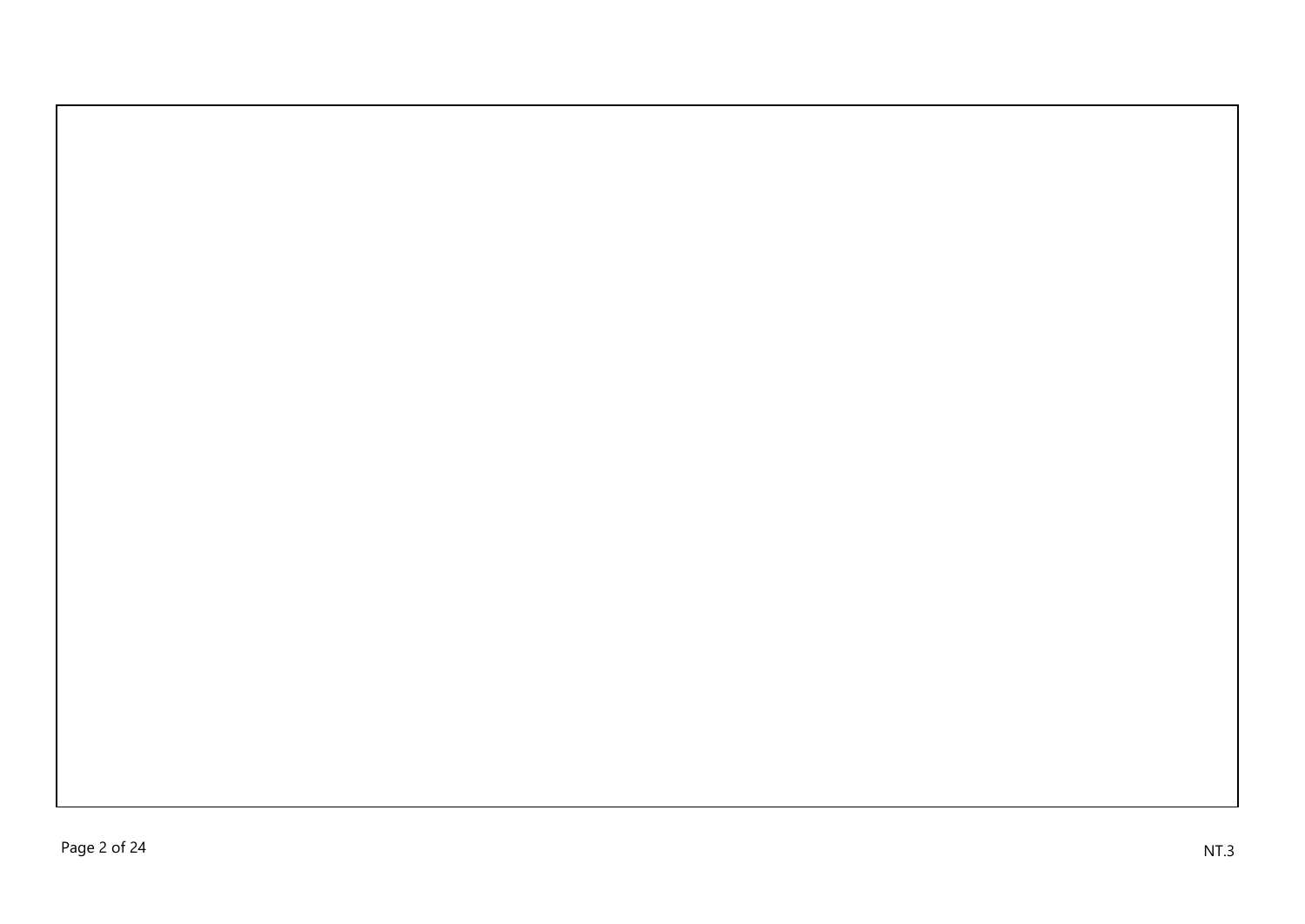| #               | Island     | House Name          | Name                    | Sex         | <b>National ID</b> | ، ه ، بر <u>م</u>                   | يترمثر                                        |
|-----------------|------------|---------------------|-------------------------|-------------|--------------------|-------------------------------------|-----------------------------------------------|
| Th. Buruni      |            |                     |                         |             |                    |                                     |                                               |
| 1               | Th. Buruni | Aarunooruge         | Hassan Habeeb           | M           | A050684            | بر و دو و ،<br>در سرسری             | $rac{1}{2}$                                   |
| $\overline{2}$  | Th. Buruni | Aarunooruge         | Haleemath Aroosha       | F           | A257700            | ه و دو و ،<br>د مرس مرد             |                                               |
| 3               | Th. Buruni | Aasmaan Villa       | Adam Mahid              | M           | A085997            | ۇ سىۋىترو ئۇ                        | وره وگرد                                      |
| 4               | Th. Buruni | Ahimaage            | Ali Shakir              | M           | A085628            | ەرچ                                 | ړې شرېر                                       |
| 5               | Th. Buruni | Alamaage            | Aminath Latheefa        | F           | A147499            | پر پر پر پر                         | أأروسه<br>خَ بِمَحْ وَ تَحْ                   |
| $6\overline{6}$ | Th. Buruni | Alimasge            | Shameema Ali            | F           | A100184            | لأمرخ سفو                           | لمكوفي أكوام                                  |
| $\overline{7}$  | Th. Buruni | Alimasge            | Mariyam Rasheeda        | F           | A256943            | ړ پر ده په                          | رەرە ئەجەنگە                                  |
| $\overline{8}$  | Th. Buruni | Alithari            | Yoosuf Rilwan           | ${\sf M}$   | A258735            | وكمعرضو                             | دو وه<br>ترسونو برشو <i>نو</i> شر             |
| $ 9\rangle$     | Th. Buruni | Alithari            | Ahmed Saddam            | M           | A258741            | وكمعرضو                             | رەر دەردە<br>مەرومىي سىمەترى                  |
| 10              | Th. Buruni | Anbugasdhoshuge     | Aminath Hassan          | F           | A050613            | ر<br>پرسرچي ڪوتر پر د               | ۇ ئەسكە ئەسكەنلە                              |
| 11              | Th. Buruni | Anbugasdhoshuge     | Nadiya Hassan           | F           | A050852            | ر سرچ ر ه پو د پ<br>پرسرچي سنگورمري | لترفرنش الكاسكانس                             |
| 12              | Th. Buruni | Anbugasdhoshuge     | Rugiyya Hassan          | E           | A062661            | بر سرچ ر صور و د<br>بر سرچ که سورس  | ىر تەرەپ كەسكەنلەر                            |
| $ 13\rangle$    | Th. Buruni | Anbugasdhoshuge     | Ibrahim Mamnoon Mohamed | M           | A379475            | ر سرچ ر ه پو د پ<br>پرسرچي سستوسري  |                                               |
| 14              | Th. Buruni | Athireege           | Aminath Masha           | $\mathsf F$ | A248617            | ر<br>د حومور                        | أأدم المحمد أوالمحمد                          |
| 15              | Th. Buruni | Athireege           | Khadheeja Ismail        | $\mathsf F$ | A258024            | ړ<br>مرموسو                         | زَمرِيحَ پر عرض و<br>و                        |
| 16              | Th. Buruni | Athireege aage      | Khadeeja Nahiya         | F           | A085751            | ر<br>مړيو مرد مر                    | رَ ورِجٌ<br>رَ ورِجٌ<br>متزرىژ                |
| 17              | Th. Buruni | Athireege aage      | Sanfa Nahida            | F           | A085752            | ر<br>د کام مرد د ک                  | سەھەر<br>سرگر تئر                             |
| 18              | Th. Buruni | Athireege aage      | Fathimath Nasiha        | F           | A085753            | <br>  پرېو پرې پرې                  | ۇ بور د<br>ىئرىبىدىر                          |
| 19              | Th. Buruni | <b>Blue Diamond</b> | Ismail Latheef          | M           | A067544            | ە «رىر ئەرە»                        | برحوم وتحيو                                   |
| 20              | Th. Buruni | <b>Blue Diamond</b> | Nasheeda Ahmed          | F           | A085729            | ە «رىر ئەرە                         | پرور و<br>ىكرىشى <sub>ۋ</sub> ىگە<br>ئە       |
| 21              | Th. Buruni | <b>Blue House</b>   | Aishath Adhuha          | F           | A248613            | ه دور و ه<br><i>ه مور</i> در        | و مرکز در در در در در بر<br>در مرکز مرکز مرکز |
| 22              | Th. Buruni | Chabeyleege         | Fareeda Gasim           | F           | A085843            | ری د ؟<br>کوه د د                   | ۇيرىگە گۇسۇ                                   |
| 23              | Th. Buruni | Chabeyleege         | Mariyam Ibrahim         | F           | A085844            | ري ء<br>کوھ پر د                    | במתכ תפתיכ                                    |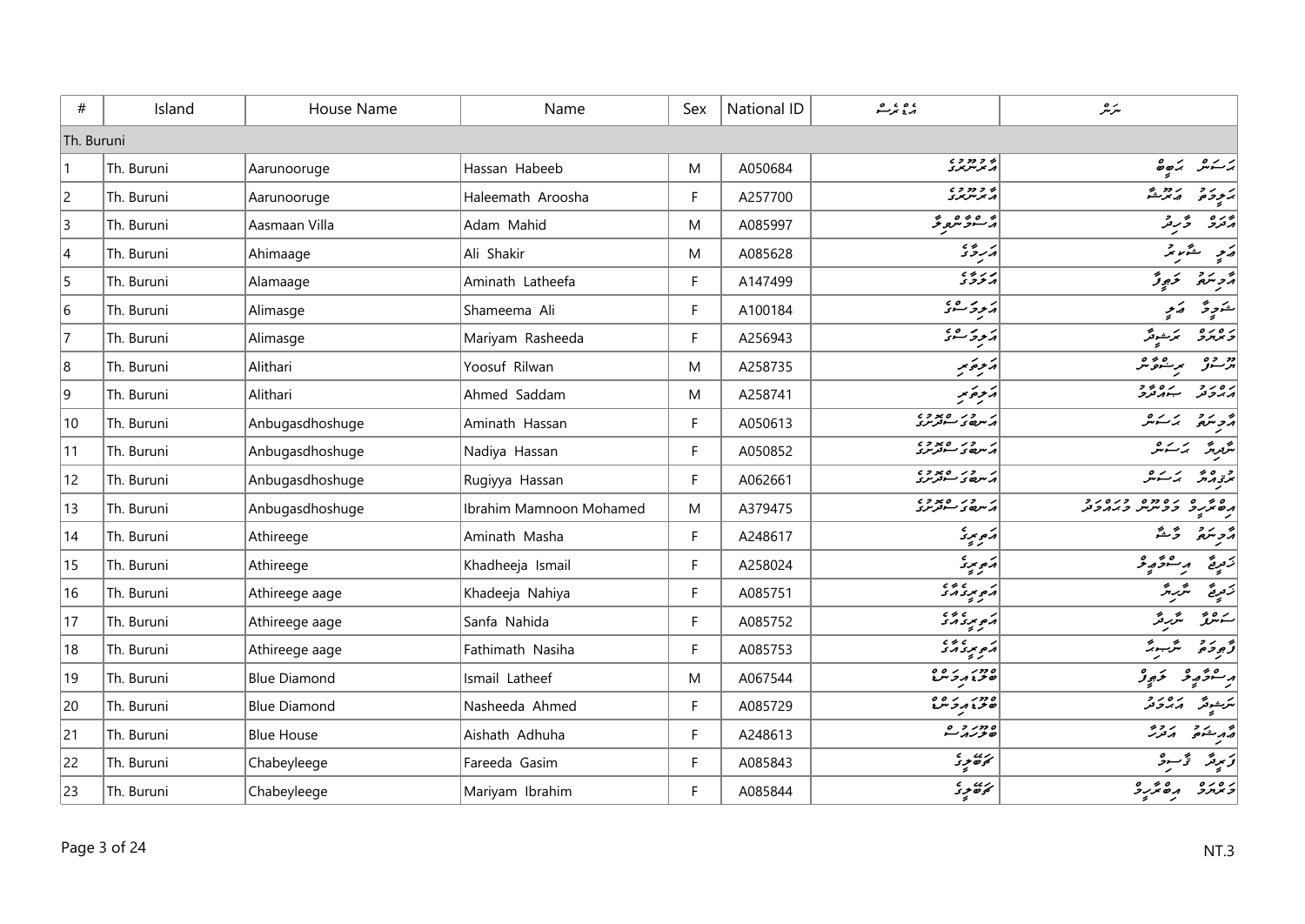| 24 | Th. Buruni | Dhathuru Manzil | Ibrahim Ismail        | ${\sf M}$ | A258524 | پرو ور ه پرو                         | رەيزىرە بەشتەر                                                                                                                                                                                                                                                                                                                     |
|----|------------|-----------------|-----------------------|-----------|---------|--------------------------------------|------------------------------------------------------------------------------------------------------------------------------------------------------------------------------------------------------------------------------------------------------------------------------------------------------------------------------------|
| 25 | Th. Buruni | Dhathuru Manzil | Ahmed Ismail          | ${\sf M}$ | A258526 | پر د بر بر هم پر                     |                                                                                                                                                                                                                                                                                                                                    |
| 26 | Th. Buruni | Dheeframge      | Naseema Ali           | F         | A086001 | موثو تره ء<br>  موثو ترو د           | لترسوق الأمج                                                                                                                                                                                                                                                                                                                       |
| 27 | Th. Buruni | Dheeframge      | Mariyam Ibrahim       | F         | A258604 | <br>  مرثر مرو ء                     | ر ه ر ه<br>و بربرو                                                                                                                                                                                                                                                                                                                 |
| 28 | Th. Buruni | Dhekunuge       | Moosa Shamil          | ${\sf M}$ | A257715 | ء و و ء<br>تور سری                   | لإثر شمار و                                                                                                                                                                                                                                                                                                                        |
| 29 | Th. Buruni | Dhivehige       | Abdulla Hameez        | M         | A078674 | ورځ رئ<br>گر                         | أرة قرالله كرج مح                                                                                                                                                                                                                                                                                                                  |
| 30 | Th. Buruni | Dhoadhi         | Hussain Sinaan        | ${\sf M}$ | A257683 | لقرمر                                | رحم میں منصوبے کی میں میں میں میں میں میں میں تھی کر ان کے ان کے ان کے ان کے ان کے ان کے میں ان کے ان کے ان کا<br>میں ان کے میں ان کے میں ان کے میں ان کے میں ان کے میں ان کے میں ان کے میں ان کے میں ان کے میں ان کے میں ان کے<br>                                                                                                |
| 31 | Th. Buruni | Dhoadhi         | Mariyam Shaneeza      | F         | A257684 | ە<br>مۇمر                            | دەرە خىرىئى                                                                                                                                                                                                                                                                                                                        |
| 32 | Th. Buruni | <b>Dhoores</b>  | Khadeeja Amira        | F         | A085768 | دد ،<br>تربر ک                       | تزمريح المراجر                                                                                                                                                                                                                                                                                                                     |
| 33 | Th. Buruni | Dhoores         | Amir Mahamood         | M         | A101452 | ود ۽ ه                               | وترمز<br>ر ه دد د<br>تربر تر تر                                                                                                                                                                                                                                                                                                    |
| 34 | Th. Buruni | <b>Dhoores</b>  | Moosa Adhuham         | M         | A248634 | ود ۽ ه                               | دوم پروره                                                                                                                                                                                                                                                                                                                          |
| 35 | Th. Buruni | Edhuruge        | Zulfa Ibrahim         | F         | A085673 | ے و و ے<br>پر تعریمی                 | ج در موسی د                                                                                                                                                                                                                                                                                                                        |
| 36 | Th. Buruni | Edhuruge        | Hassan Mohamed        | ${\sf M}$ | A085675 | ے و و ے<br>پر تعری                   | ير کيم دره دو                                                                                                                                                                                                                                                                                                                      |
| 37 | Th. Buruni | Fahaage         | Aminath Huda Adam     | F         | A078673 | ۇرچ                                  | أأدجر والمحافية والمحرورة                                                                                                                                                                                                                                                                                                          |
| 38 | Th. Buruni | Fahaage         | Jameela Mohamed       | F         | A127837 | ۇرچ                                  | در در در در<br>  درگر در در در                                                                                                                                                                                                                                                                                                     |
| 39 | Th. Buruni | Fahaage         | Hareera Hassan        | F         | A256813 | ر و ،<br>قرگری                       | ىرىپە ئەسەھ                                                                                                                                                                                                                                                                                                                        |
| 40 | Th. Buruni | Fahaage         | Khadheeja Aroosha     | F         | A256819 | ترجيح                                | أرَسِعٌ - مُرَسِّرٌ -                                                                                                                                                                                                                                                                                                              |
| 41 | Th. Buruni | Filigasdhoshuge | Moosa Mushthaq        | M         | A054605 | اړ پرې <u>صورت</u>                   | ود ده ده ود                                                                                                                                                                                                                                                                                                                        |
| 42 | Th. Buruni | Filigasdhoshuge | Mohamed Maish Musthaq | M         | A248612 | توجوي سوچوي<br>  توجوي سوچويرۍ       | ورەرو ريدى وەھوتى                                                                                                                                                                                                                                                                                                                  |
| 43 | Th. Buruni | Finifenmaage    | Umniyya Zakariyya     | F         | A312643 | وسرڈ عرمی                            | 20 00 11 000                                                                                                                                                                                                                                                                                                                       |
| 44 | Th. Buruni | Finihiyage      | Mohamed Afeef         | ${\sf M}$ | A154728 | و سربر پر پر<br>تر تر تر پر          | כנפני בני                                                                                                                                                                                                                                                                                                                          |
| 45 | Th. Buruni | Gasdhoshuge     | Mohamed Hussain       | ${\sf M}$ | A085660 | ر ره پر و ،<br>ی سسترمر <sub>ک</sub> | ورەرو ئەسكەش                                                                                                                                                                                                                                                                                                                       |
| 46 | Th. Buruni | Gasdhoshuge     | Ibrahim Shiyam        | ${\sf M}$ | A120913 | ر رہ پو و ،<br>کا سنگرمزی            | $\begin{array}{cc} 0 & 0 & 0 & 0 \\ 0 & 0 & \sqrt{2} & 0 \\ 0 & 0 & 0 & 0 \\ 0 & 0 & 0 & 0 \\ 0 & 0 & 0 & 0 \\ 0 & 0 & 0 & 0 \\ 0 & 0 & 0 & 0 \\ 0 & 0 & 0 & 0 \\ 0 & 0 & 0 & 0 \\ 0 & 0 & 0 & 0 \\ 0 & 0 & 0 & 0 \\ 0 & 0 & 0 & 0 & 0 \\ 0 & 0 & 0 & 0 & 0 \\ 0 & 0 & 0 & 0 & 0 \\ 0 & 0 & 0 & 0 & 0 \\ 0 & 0 & 0 & 0 & 0 \\ 0 &$ |
| 47 | Th. Buruni | Gasdhoshuge     | Umar Hussain          | ${\sf M}$ | A160630 | ر ۔ 2 پر و ۽<br>ي سنگرمزي            | ورو ويهده                                                                                                                                                                                                                                                                                                                          |
| 48 | Th. Buruni | Gasdhoshuge     | Hussain Ahusam Moosa  | M         | A248607 | ر ۔ صوبے<br>ی سستمبروی               | و د ه ره ده ده « و                                                                                                                                                                                                                                                                                                                 |
| 49 | Th. Buruni | Gasdhoshuge     | Sulaiman Shafiu       | ${\sf M}$ | A257037 | ر ۔ 2 پر و ۽<br>ي سستمبرس            | لتؤرخ شيرو                                                                                                                                                                                                                                                                                                                         |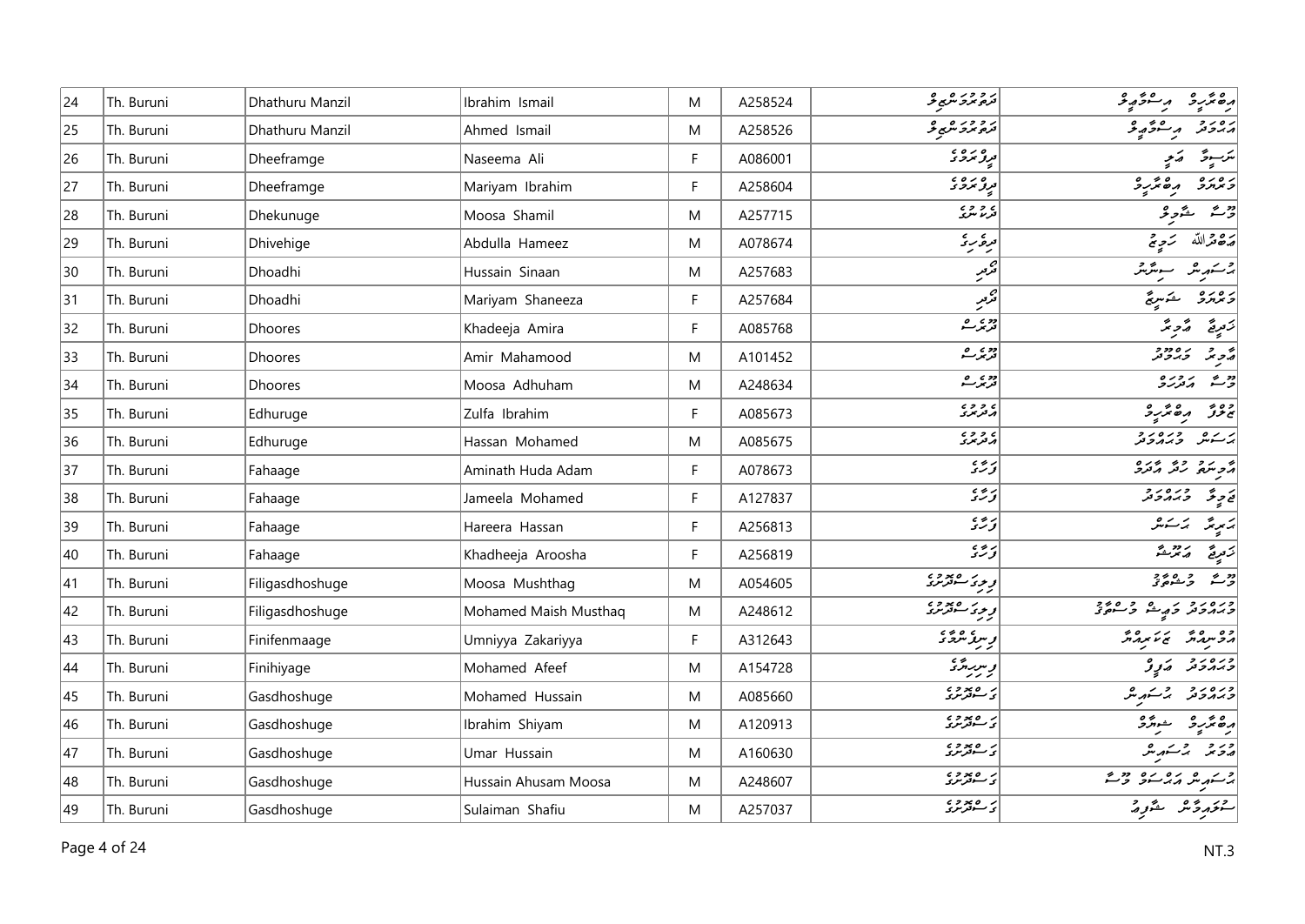| 50 | Th. Buruni | Green Witch        | Sulaiman Fathuhy      | M         | A079325 | د سر سر بر د د<br>  د                             | - موروش دور<br>- موروش دور<br>درور مرو      |
|----|------------|--------------------|-----------------------|-----------|---------|---------------------------------------------------|---------------------------------------------|
| 51 | Th. Buruni | Green Witch        | Ahmed Arif            | ${\sf M}$ | A248610 | <sub>م</sub> حمد مسرور پر<br>  محمد سر مسر        |                                             |
| 52 | Th. Buruni | Green Witch        | Mohamed Shaam         | ${\sf M}$ | A257387 | ە بېرىئر <i>ولۇ</i>                               | ورەر دەر                                    |
| 53 | Th. Buruni | Gulfaamuge         | Ismail Mohamed        | M         | A079331 | وه و و ء<br>  د نوگر تر د                         | ر عرور وره در                               |
| 54 | Th. Buruni | Gulfaamuge         | Ibrahim Mohamed       | M         | A085653 | وه پوو ،<br>د تروگر د                             | وه عزيره ورود و                             |
| 55 | Th. Buruni | Gulfaamuge         | Mariyam Mohamed       | F         | A085657 | وه پو و ،<br>  <mark>ۍ نو</mark> ز و <sub>ک</sub> | ر ه ر ه<br>و بربرو<br>و ره ر د<br>تر پر ژمر |
| 56 | Th. Buruni | Gulfaamuge         | Halymath Shaza        | F         | A256988 | وه پوو ،<br>د تروگر د                             | برَجِرَةٌ حَدَثَرٌ                          |
| 57 | Th. Buruni | Gulfaamuge         | Aminath Shaazly       | F         | A256990 | و ه و و ء<br>د ترتر تر د                          |                                             |
| 58 | Th. Buruni | Gulfaamuge         | Hamdhaan Mohamed      | ${\sf M}$ | A256992 | وه پو و ،<br>د ترتر تر د                          | ره په دره رد<br>پروترس دبروتر               |
| 59 | Th. Buruni | Gulfaamuge         | Fathimath Shaya       | F         | A341682 | د ه و د د ،<br>د نروگرد د                         | أوجوحهم الشركر                              |
| 60 | Th. Buruni | Gulfaamuge         | Hammadh Mohamed       | M         | A368582 | د ه و و ،<br>د ترتو تر د                          | ره دو دره دو                                |
| 61 | Th. Buruni | Gulhazaaruge       | Ali Zahir             | ${\sf M}$ | A065481 | و ه ر په و ،<br>  د څرن پم پور                    |                                             |
| 62 | Th. Buruni | Gulhazaaruge       | Zainab Liusha         | F         | A080321 | و ہ ر پر و ،<br>ى محرم تعرى                       |                                             |
| 63 | Th. Buruni | Gulhazaaruge       | Ibrahim Shahir        | ${\sf M}$ | A085703 | و ه ر په و ،<br>  د څرن پم پور                    |                                             |
| 64 | Th. Buruni | Gulzaaruge         | Mohamed Rasheed Adam  | M         | A036692 | و ه پر و ء<br><sub>م</sub> حر پخ مر <sub>م</sub>  | ورەرو برجوتر مەترو                          |
| 65 | Th. Buruni | Gulzaaruge         | Fathmath Rifa Rasheed | F         | A248625 | و ه پر و ،<br>د نومځ مرد                          | قُرُوحَةً مِنْ مَنْ وِثْرِ                  |
| 66 | Th. Buruni | Handhuvareege      | Usman Siyah           | ${\sf M}$ | A256857 | ئەس <i>ىترى بى</i> رى                             | دوده سور                                    |
| 67 | Th. Buruni | Haveereege         | Ahmed Siyaaz          | M         | A221749 | ر<br>سره پېړۍ                                     | أرور والمسترجي                              |
| 68 | Th. Buruni | Heenaamaage        | Shaheeda Mahamood     | F         | A085648 | رېږي                                              | أشرير وبرود                                 |
| 69 | Th. Buruni | Heenaamaage        | Mariyam Muhusiya      | F         | A256963 | ر پژوي<br>په متر <del>د</del> د                   | دەرە دوسىر                                  |
| 70 | Th. Buruni | Hirudhumaage       | Zihunaa Ibrahim       | F         | A248603 | <br>  په پرترو <sub>ک</sub>                       | ە بەش مەھەرد                                |
| 71 | Th. Buruni | Hudhuasurumaage    | Ibrahim Rasheed       | ${\sf M}$ | A258064 |                                                   | رەنزىرى ئىشمىز                              |
| 72 | Th. Buruni | Hudhuhudhaage      | Salma Ahmed           | F         | A127800 | و و و و »<br>ر تور تور                            | $5.001$ $2.001$                             |
| 73 | Th. Buruni | Hussainee aabaadhu | Siththi Manike        | F         | A085760 | ا ئەسىم سە <i>م ھەتر</i>                          | سەھ <sub>و</sub> ئەسرىئا                    |
| 74 | Th. Buruni | Hussainee aabaadhu | Mohamed Jamin         | M         | A114455 |                                                   |                                             |
| 75 | Th. Buruni | Hussainee aabaadhu | Aishath Jumna         | F         | A155905 |                                                   | أمار منكور وه و                             |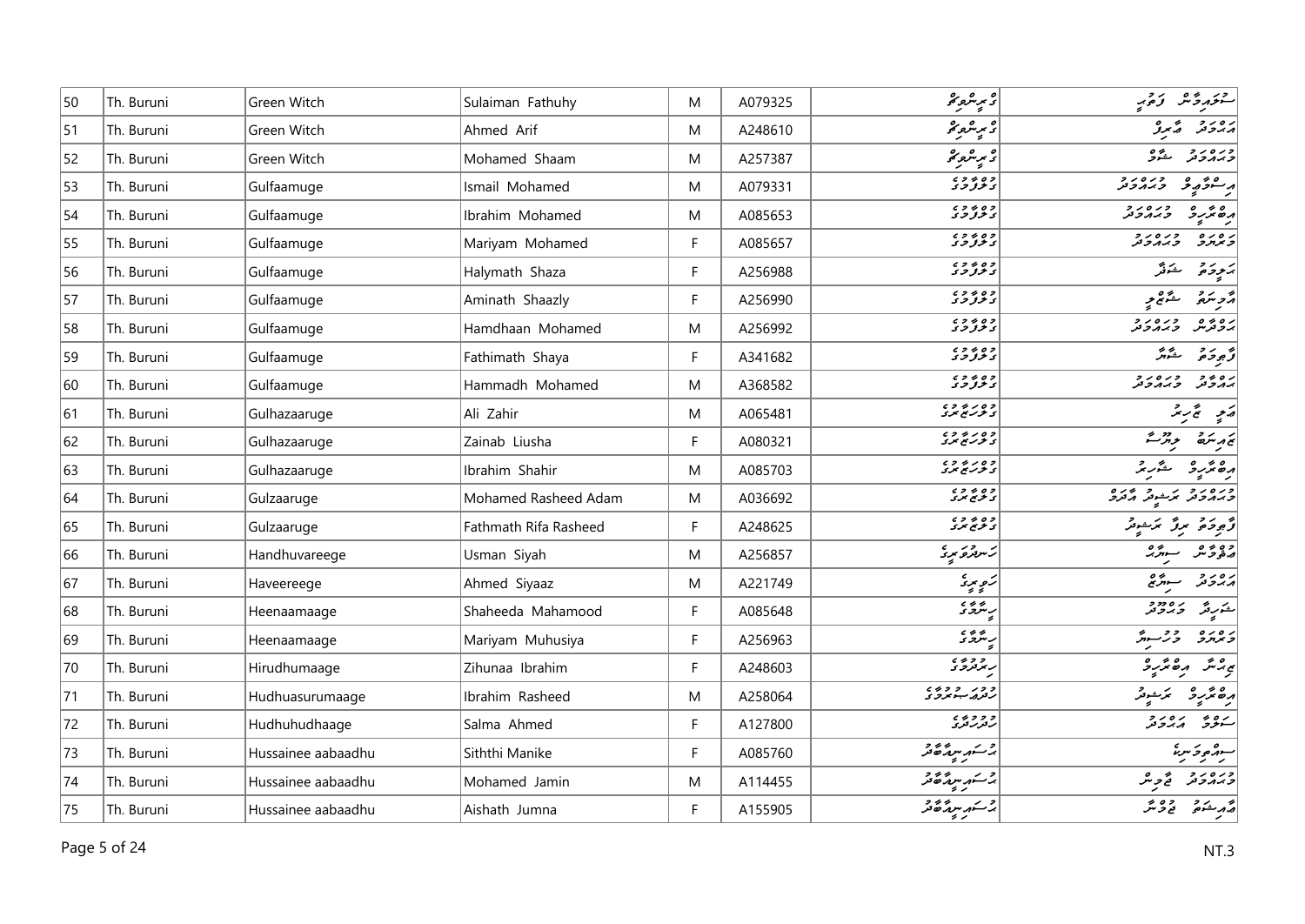| 76  | Th. Buruni | Hussainee aabaadhu | Fathmath Jumana            | F         | A258358 | ا د که په په ده و د ا                   | $\begin{pmatrix} 1 & 1 & 1 & 1 & 1 \\ 1 & 1 & 1 & 1 & 1 \\ 1 & 1 & 1 & 1 & 1 \\ 1 & 1 & 1 & 1 & 1 \\ 1 & 1 & 1 & 1 & 1 \\ 1 & 1 & 1 & 1 & 1 \\ 1 & 1 & 1 & 1 & 1 \\ 1 & 1 & 1 & 1 & 1 \\ 1 & 1 & 1 & 1 & 1 \\ 1 & 1 & 1 & 1 & 1 \\ 1 & 1 & 1 & 1 & 1 \\ 1 & 1 & 1 & 1 & 1 \\ 1 & 1 & 1 & 1 & 1 \\ 1 & 1 & 1 & 1 & 1 \\ 1 & $ |
|-----|------------|--------------------|----------------------------|-----------|---------|-----------------------------------------|------------------------------------------------------------------------------------------------------------------------------------------------------------------------------------------------------------------------------------------------------------------------------------------------------------------------------|
| 77  | Th. Buruni | Huvadhumaage       | Khadheeja Hidhaaya         | F         | A248638 | و ر و د ،<br>روىرو <sub>ى</sub>         | ر<br>توقع رقرم                                                                                                                                                                                                                                                                                                               |
| 78  | Th. Buruni | Huvadhumaage       | Mohamed Hamdhoon           | ${\sf M}$ | A258398 | و ر و د »<br>ر و ترتر <sub>ک</sub>      | כנסיו כי הסמס<br>כגורכת גכתית                                                                                                                                                                                                                                                                                                |
| 79  | Th. Buruni | Huvadhumaage       | Adam Hamza                 | M         | A258399 | و ر و » ،<br>ره ترو د                   | وره ره و                                                                                                                                                                                                                                                                                                                     |
| 80  | Th. Buruni | Irudheymaage       | Ali Rameez                 | M         | A085986 | <br>  مرمزدی                            | $\begin{array}{cc} \mathcal{E}_{\mathcal{P}} & \mathcal{E}_{\mathcal{P}} & \mathcal{E}_{\mathcal{P}} \\ \mathcal{E}_{\mathcal{P}} & \mathcal{E}_{\mathcal{P}} & \mathcal{E}_{\mathcal{P}} \end{array}$                                                                                                                       |
| 81  | Th. Buruni | Irudheymaage       | Ahmed Yoosuf               | M         | A258447 | و ده و د و<br>د مومور و                 | גם גם כפיפים<br>הגבת תיית                                                                                                                                                                                                                                                                                                    |
| 82  | Th. Buruni | Iruvaige           | Rugiyya Abdul Faththah     | F         | A024566 | رېڅوگړئ                                 | و وه ده دوه ده ده<br>بر <sub>ن</sub> گه ده مورد در م                                                                                                                                                                                                                                                                         |
| 83  | Th. Buruni | Iruvaige           | Hawwa Abdul Faththaah      | F         | A155506 | وبرء                                    | ره به ره وه ره بوه<br>برد به مصر و و در ج                                                                                                                                                                                                                                                                                    |
| 84  | Th. Buruni | Iruvaige           | Ismail Naail               | ${\sf M}$ | A256744 | ریزهٔ مربح                              | وڪوڻو سموو                                                                                                                                                                                                                                                                                                                   |
| 85  | Th. Buruni | Janbumaage         | Aishath Afnaan Abdulhakeem | F         | A248621 | ر ه د و و و<br>اقع مرگ د د              |                                                                                                                                                                                                                                                                                                                              |
| 86  | Th. Buruni | Javaahiru Vaadhee  | Aishath Zahida             | F         | A085680 | ئے قرىر ترقى مىر                        | وكرمشكم بمحرقه                                                                                                                                                                                                                                                                                                               |
| 87  | Th. Buruni | Kanmatheege        | Mohamed Nizar              | M         | A050401 | ئەنگە ئەمرى                             | ورەرو سەر                                                                                                                                                                                                                                                                                                                    |
| 88  | Th. Buruni | Kanmatheege        | Ahmed Ramzy                | ${\sf M}$ | A085631 | بروير                                   | د ۱۵ د ۱۵ د کلي                                                                                                                                                                                                                                                                                                              |
| 89  | Th. Buruni | Karankaage         | Fathimath Shaza            | F         | A121580 | پر ۵ پر ۽<br>  پائير ميرند <sub>ک</sub> | قُرِجُوحَةَ سُنَقَر                                                                                                                                                                                                                                                                                                          |
| 90  | Th. Buruni | Kashmeeru Vaadhee  | Maimoona Mohamed           | F         | A085737 | ئەشۋېرۇپر                               | - 1017 - 1717<br>- 1717 - 1717                                                                                                                                                                                                                                                                                               |
| 91  | Th. Buruni | Kashmeeru Vaadhee  | Naeema Ali                 | F         | A085738 | ئەشمە پەر ئەير                          | سَمِيرَ مَرِ<br>سَمِيرَ مَرَّمَ                                                                                                                                                                                                                                                                                              |
| 92  | Th. Buruni | Kashmeeru Vaadhee  | Athifa Mohamed             | F         | A085739 | <br>  يَا شَّهْ جِرْهُ مِي              |                                                                                                                                                                                                                                                                                                                              |
| 93  | Th. Buruni | Kashmeeru Vaadhee  | Asiya Mohamed              | F         | A106205 | <br>  يز شوچ بروګر                      | وره رو<br>د بر د بر<br>پژ سوچر                                                                                                                                                                                                                                                                                               |
| 94  | Th. Buruni | Kashmeeru Vaadhee  | Aathif Mohamed             | M         | A132931 | ر<br>رکشوچ بروګر                        | و رە ر د<br><i>د بە</i> پەر<br>ومجوفر                                                                                                                                                                                                                                                                                        |
| 95  | Th. Buruni | Kibimaage          | Ahmed Firag                | M         | A256769 | ده وی<br>مرحوک                          | أبرو وتروح                                                                                                                                                                                                                                                                                                                   |
| 96  | Th. Buruni | Maabageechaage     | Sobira Mohamed             | F         | A085630 | ږي ځې ده <sup>ه</sup>                   |                                                                                                                                                                                                                                                                                                                              |
| 97  | Th. Buruni | Maas               | Mohamed Gazzafee           | ${\sf M}$ | A258110 | ۇ م                                     | ورەرو رەۋر                                                                                                                                                                                                                                                                                                                   |
| 98  | Th. Buruni | Marine Villa       | Ali Shareef                | ${\sf M}$ | A001258 | ۇ بىر بىرى<br>مەسرىيە                   | ړې خوړ و                                                                                                                                                                                                                                                                                                                     |
| 99  | Th. Buruni | Marine Villa       | Ahmed Shifau               | ${\sf M}$ | A041579 | د<br>دىرىنروگر                          | رەرو خوتۇھ                                                                                                                                                                                                                                                                                                                   |
| 100 | Th. Buruni | Maya               | Fathmath Maeesa            | F         | A248619 | اءِ ج                                   | قرموخو خرميث                                                                                                                                                                                                                                                                                                                 |
| 101 | Th. Buruni | Maya               | Haleemath Maisa            | F         | A257045 | ويجر                                    | برودة وأرث                                                                                                                                                                                                                                                                                                                   |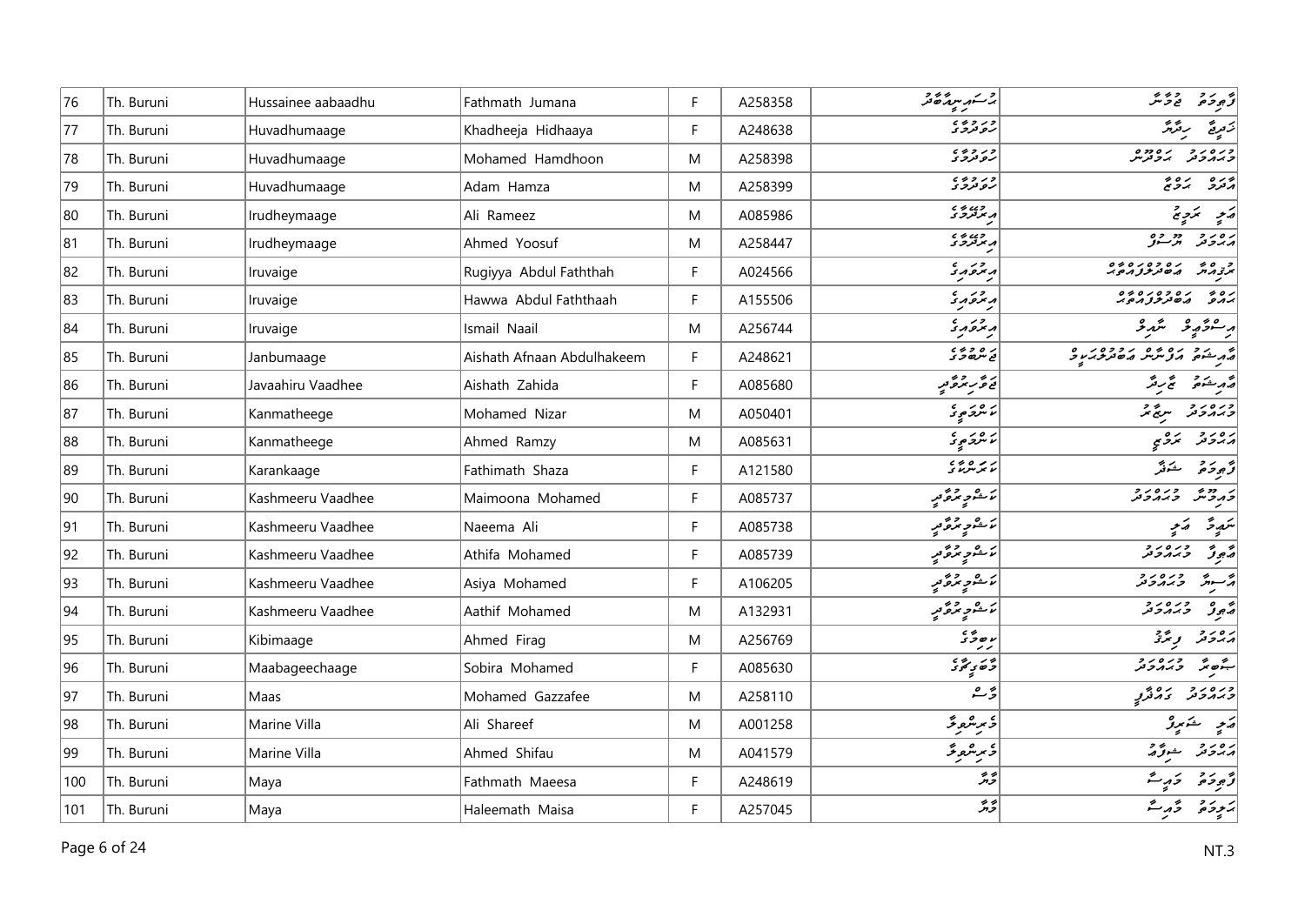| 102 | Th. Buruni | Maz          | Haleemath Unoosa     | F         | A248633 | ا پر ج<br>ا                       | $\frac{2\,m\,s}{2\,m\,s}$                                                                                                                                                                                                        |
|-----|------------|--------------|----------------------|-----------|---------|-----------------------------------|----------------------------------------------------------------------------------------------------------------------------------------------------------------------------------------------------------------------------------|
| 103 | Th. Buruni | Miriyaasge   | Ali Afrah            | M         | A257976 | حە بىر ب <sup>ىر م</sup> ىدى<br>س | أەيىس برە يۇر                                                                                                                                                                                                                    |
| 104 | Th. Buruni | Mirusge      | Easa Ibrahim         | ${\sf M}$ | A052720 | د بر شو ه                         |                                                                                                                                                                                                                                  |
| 105 | Th. Buruni | Mirusge      | Hassan Ibrahim       | M         | A074547 | د پر شو <sup>ه</sup>              | برسكش مەھەرد                                                                                                                                                                                                                     |
| 106 | Th. Buruni | Mirusge      | Ismail Ibrahim       | M         | A085719 | د پر شو <sup>ه</sup>              | دە ئەرچ<br>وستوقيعه                                                                                                                                                                                                              |
| 107 | Th. Buruni | Mirusge      | Sofiyya Ibrahim      | F         | A155969 | د پر شو ۽                         |                                                                                                                                                                                                                                  |
| 108 | Th. Buruni | Mirusge      | Aminath Sofa         | F         | A258106 | د پر شو په                        | ۇ بەر ئۇ                                                                                                                                                                                                                         |
| 109 | Th. Buruni | Mirusge      | Mohamed Shaihan Ali  | ${\sf M}$ | A390976 | ج ټر ص مح                         | ورەرو خىرشكى كو                                                                                                                                                                                                                  |
| 110 | Th. Buruni | Moonimaage   | Ali Mohamed          | ${\sf M}$ | A010351 | دو یو ۽                           | أمجمع وره رد                                                                                                                                                                                                                     |
| 111 | Th. Buruni | Moonimaage   | Ismail Mohamed       | M         | A088533 | دوسرچ ۽                           | وستوريو ورودو                                                                                                                                                                                                                    |
| 112 | Th. Buruni | Moonimaage   | Ahmed Naif           | M         | A256850 | وه سرچ ی<br> خ                    | برەر ئە ئىگەنى                                                                                                                                                                                                                   |
| 113 | Th. Buruni | Moonimaage   | Khadheeja Nafha Ali  | F         | A256852 | ود سرچ ی<br> -                    | ترميعً سَرُدْتًا صَعِي                                                                                                                                                                                                           |
| 114 | Th. Buruni | Moonimaage   | Mohamed Nahil Ali    | ${\sf M}$ | A340976 | وه سرچ پر<br>د سرچ <sub>ک</sub>   | ورەرو شرک كەنج                                                                                                                                                                                                                   |
| 115 | Th. Buruni | Naaz Asseyri | Hussain Abdul Sattar | ${\sf M}$ | A085992 | پره ره <u>،،</u><br>سرچ مرم شوبر  | 22010201022                                                                                                                                                                                                                      |
| 116 | Th. Buruni | Naaz Asseyri | Fathimath Fainaz     | F         | A085993 | پره بره ي <sub>ه ب</sub> ر        | قهوخو تهرشى                                                                                                                                                                                                                      |
| 117 | Th. Buruni | Naaz Asseyri | Hawwa Fareeshaan     | F         | A258522 | پره ره <u>،،</u><br>سرچ مرم شوبېر | پروژ کی پیشگر                                                                                                                                                                                                                    |
| 118 | Th. Buruni | Nalahiyaage  | Mariyam Samnaazu     | F         | A085990 | يؤكر پر مح                        | رەرە روش                                                                                                                                                                                                                         |
| 119 | Th. Buruni | Nanreethige  | Azma Binthi Hussain  | F         | A064157 | سر مرسر پر و                      | ړه د ځور برگرمر                                                                                                                                                                                                                  |
| 120 | Th. Buruni | Nanreethige  | Rugiyya Hussain      | F         | A085981 | ىئەمىر<br>مىرىئىرمو ئ             | ترتور پر محسکو میں شر                                                                                                                                                                                                            |
| 121 | Th. Buruni | Nanreethige  | Faheema Abdul Qadir  | F         | A085982 | ىئەتىرىدى<br>مەسرىيەر             | ر در در دوره در در کار در در کار در در کار در در این در این در این در این در این در این در این در این در این ا<br>در این در در این در این در این در این در این در این در این در این در این در این در این در این در این در این در |
| 122 | Th. Buruni | Nanreethige  | Adam Shameem         | ${\sf M}$ | A258432 | ىئەمىرىدى<br>مەسرىيە              | وره شوره                                                                                                                                                                                                                         |
| 123 | Th. Buruni | Nanreethige  | Aminath Ameena       | F         | A258434 | ىئەبىرىدى<br>ئ                    | أزويتم أأزويتر                                                                                                                                                                                                                   |
| 124 | Th. Buruni | Nanreethige  | Ahmed Rasheed        | M         | A372653 | ىئەمىر<br>مەنبەر                  | رەر ئەرخىر                                                                                                                                                                                                                       |
| 125 | Th. Buruni | Naseemeege   | Niuma Ahmed          | F         | A049735 | ىئەسىرى<br>ئىقتىق                 | 5,0,1,2,2                                                                                                                                                                                                                        |
| 126 | Th. Buruni | Naseemeege   | Ibrahim Ahmed        | M         | A085764 | ىكەسىرى<br>ئ                      | دە ئەر دەر د                                                                                                                                                                                                                     |
| 127 | Th. Buruni | Naseemeege   | Mariyam Saalimaa     | F         | A329343 | ىئەسىيە ئە<br>ئەس                 | أو براده كشورة                                                                                                                                                                                                                   |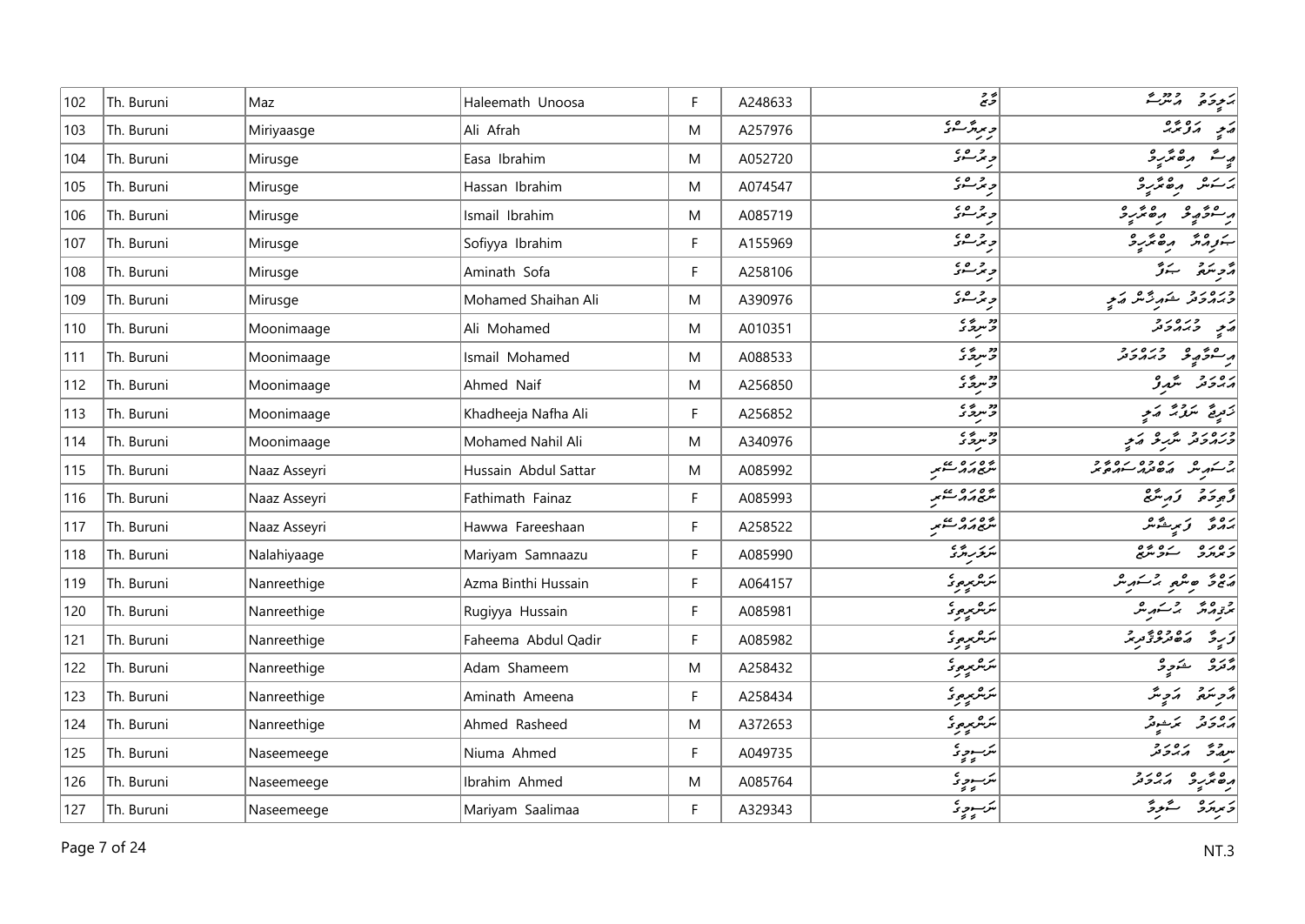| 128 | Th. Buruni | Naseemeege      | Fathimath Sahuma                 | F           | A343000 | ىئەسىرى<br>ئەس                                                | أوجوحه سنرفز                                   |
|-----|------------|-----------------|----------------------------------|-------------|---------|---------------------------------------------------------------|------------------------------------------------|
| 129 | Th. Buruni | Nivaidhoshuge   | Mohamed Ahmed                    | M           | A083820 | سرچر پیو و ۽<br>سرچ مرفتر سرچ                                 | وره ره ره رو<br><i>د ب</i> رونر کربرونر        |
| 130 | Th. Buruni | Nivaidhoshuge   | Mohamed Aman                     | M           | A248601 | سرکھ وقریری<br>سرکھ وقریری                                    | ورەرو رىرە                                     |
| 131 | Th. Buruni | Noor Manzil     | Hussain Mohamed                  | M           | A257781 | ەدىر بەر بولىرى ئى                                            | برسكه شرك وبروير                               |
| 132 | Th. Buruni | Noor Manzil     | Masuoodh Shabeen                 | M           | A257789 | ەدىر بەر بولىرى ئى                                            | ر ۶٫۰۵ شهره شر<br>تر سوړند شوه شر              |
| 133 | Th. Buruni | Nooraaneege     | Easa Khaleel                     | M           | A103164 | دو پر<br>سربگرسری                                             | ړت زږو                                         |
| 134 | Th. Buruni | Nooraaneege     | Samiya Ismail                    | F           | A120370 | دو په مورځ<br>سرچر س <sub>رچ</sub>                            | $\frac{1}{2}$<br>ستمريز                        |
| 135 | Th. Buruni | Nooraaneege     | Moosa Niyaz                      | M           | A120458 | دو پر<br>سربر سرپر                                            | $\frac{2}{3}$ $\frac{2}{3}$ $\frac{2}{3}$      |
| 136 | Th. Buruni | Nooraaneege     | Rugiyya Sahaama Mohamed<br>Manik | $\mathsf F$ | A224033 | چېچىسى<br>سرىئەسىي                                            | כ פי גיי כגורני כ                              |
| 137 | Th. Buruni | Nooraaneege     | Fathimath Nahuza                 | F           | A248602 | ترپژسر،                                                       | و المعجم المحمد المحمد المحمد المحمد المحمد بم |
| 138 | Th. Buruni | Nooraaneege     | Ahmed Nasih                      | M           | A256952 | دو پر په<br>سرپرسرچ                                           | رەر تەبىر                                      |
| 139 | Th. Buruni | Nooraaneege     | Mariyam Nashaya                  | F           | A256955 | دو پر<br>سربر سرپر                                            | رەرە سَرْشَۃَرَّ                               |
| 140 | Th. Buruni | Ocean           | Easa Mohamed                     | M           | A040788 | ج ئەيە بىر<br>م                                               | و ره ر و<br><i>د ب</i> رگرفر<br>صرمحته         |
| 141 | Th. Buruni | Ocean Mead      | Sulaimaan Zakariyya              | M           | A026665 | م<br>مشاهر په م                                               | جۇزەر ئەركىر                                   |
| 142 | Th. Buruni | Ocean Mead      | Ahmed Zakariyya                  | M           | A085757 | پر <u>شریع کی</u>                                             | גפנק גל את                                     |
| 143 | Th. Buruni | Ocean Mead      | Easa Zakariyya                   | M           | A085758 | پر شهر مرح ؟                                                  | أيرث بماسم ورمز                                |
| 144 | Th. Buruni | Ocean Mead      | Aminath Aloofa Ali               | F           | A248629 | كمشكر ويحي                                                    | أزويتم أردوق أيامي                             |
| 145 | Th. Buruni | Rediumge        | Abdulla Sameer                   | M           | A257796 | 55125                                                         | پره مرالله کوچمر                               |
| 146 | Th. Buruni | Roashanee Villa | Mohamed Latheef                  | M           | A026191 | ئۇيغۇرىيەتىر<br>                                              | ورەر دېږ                                       |
| 147 | Th. Buruni | Samaru bluege   | Ismail Aiman Ahmed               | M           | A248623 | ر ر د د ده د<br>سکونون مور                                    | ړ هغږي که ځمر که کرد د                         |
| 148 | Th. Buruni | Saznaa Manzil   | Mohamed Rafeeu                   | M           | A082173 | رىرە ئ <sup>ى</sup> ر ئىرىم ئى                                | وبرورو يزرٍ و                                  |
| 149 | Th. Buruni | Saznaa Manzil   | Aishath Abdul Hakeem             | F           | A258114 | سەن <sub>جە م</sub> ترى <i>ج مىلى بى</i>                      | د در در دره در در د                            |
| 150 | Th. Buruni | Siraanee Manzil | Sanfa Siranee                    | F           | A085724 | سە <i>بۇ يېرى</i> ئىرىمۇ                                      | سە ئىگە<br>سىدىگە بىر                          |
| 151 | Th. Buruni | Siraanee Manzil | Fathimath Muneera                | F           | A085725 | – ئەسىرىكە ئىلىنى قىلىپ قىلىپ قىل                             | ۇ بور د<br>د سرپر                              |
| 152 | Th. Buruni | Siraanee Manzil | Hassan Atheef                    | M           | A248624 | – ئەسىرىكە ئىلىمى قىلىپ قىلىپ<br>مەسىر ئىسىرىكىچى قىلىپ قىلىپ | برَسَد په پورې                                 |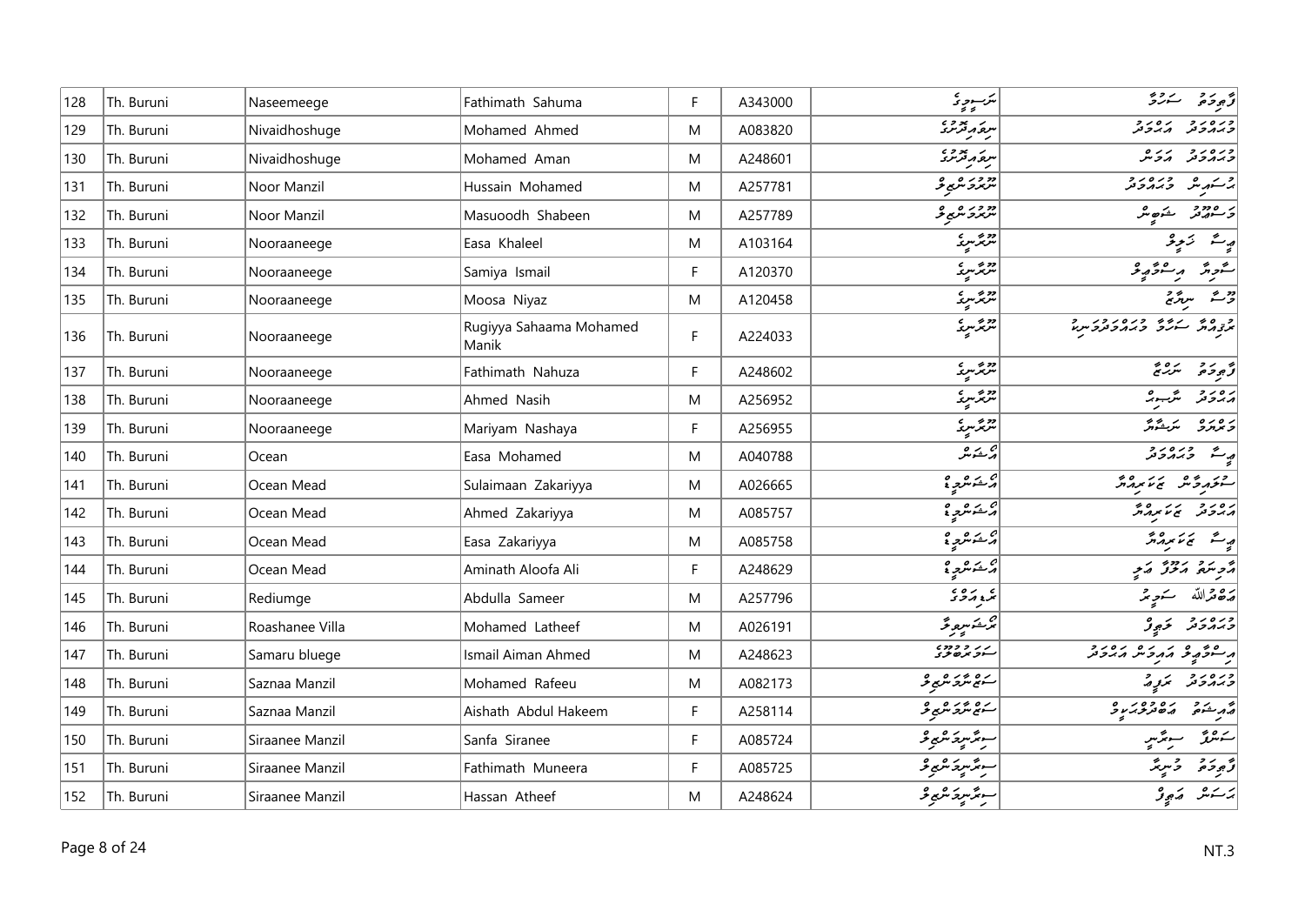| 153 | Th. Buruni     | Siraanee Manzil      | Moosa Aleef           | M | A258121 | سەئىبىدە مىنى قى                             | ژے پر دیور                        |
|-----|----------------|----------------------|-----------------------|---|---------|----------------------------------------------|-----------------------------------|
| 154 | Th. Buruni     | Siraanee Manzil      | Khadheeja Sharoona    | F | A258123 |                                              | ر<br>ترمړيځ څو <i>چر</i> نگر      |
| 155 | Th. Buruni     | Sky Villa            | Afiya Mohamed         | F | A085741 | شىئەمرە قە                                   | ה' ביוסיב                         |
| 156 | Th. Buruni     | Sky Villa            | Ali Ifham Aboobakur   | M | A248611 | شەئەرە ب <sup>ى</sup> ر                      | ג'ת הצייר גמיני                   |
| 157 | Th. Buruni     | Sky Villa            | Zainab Ilfa Aboobakur | F | A258159 | شىمەمرە ئە                                   | א מעל תינר גפני בי                |
| 158 | Th. Buruni     | Sooraj               | Ahmed Siraj           | M | A086699 | دو پر و<br>سنونو ل                           | رەر ئەرىپى<br>مەرىبى سومۇمى       |
| 159 | Th. Buruni     | Sosun villa          | Mohamed Ahmed         | M | A075733 | مەسەئى <sub>رى</sub> مۇ                      | כנסנכ נסנכ<br>כגמכת הגבת          |
| 160 | Th. Buruni     | Sosun villa          | Ibrahim Habeeb        | M | A082775 | <u>شر سەھرىرى</u>                            |                                   |
| 161 | Th. Buruni     | Sosun villa          | Khadeeja Ahmed        | F | A138856 | م مستشفر محمد<br>ا                           | كتعريج الكامرو                    |
| 162 | Th. Buruni     | Suveyhuge            | Adam Ameer            | M | A257734 | وړ، و ،<br>سعو ر <sub>ک</sub>                | وره دويد                          |
| 163 | Th. Buruni     | <b>Udhares Villa</b> | Ibrahim Shaam         | M | A248628 | <br> مەمرىر سىمومۇ                           | ەھترىرى شەھ<br>رەقترىرى شەھ       |
| 164 | Th. Buruni     | <b>Udhares Villa</b> | Hajara Hassan         | F | A258334 | <br> پر <sub>تېرىك</sub> ر ش <sub>وپ</sub> ۇ | جەيز برسىش                        |
| 165 | Th. Buruni     | <b>Udhares Villa</b> | Mohamed Shaam Ismail  | M | A258335 | ە تەبۇر شەھ بۇ                               | כנים ניכן תשתות ב                 |
| 166 | Th. Buruni     | <b>Udhares Villa</b> | Fathimath Saada       | F | A258336 | دىزىزىشورىچە                                 | ۇي <sub>م</sub> ودۇ سۇرگە         |
| 167 | Th. Buruni     | <b>Udhares Villa</b> | Yoosuf Sham           | M | A258337 | د ري ھ<br>مريز ڪ <sub>ھو</sub> مَرَ          | دو وه<br>ترسونې شوتې              |
| 168 | Th. Buruni     | Vaijeheyge           | Moonisha Adam         | F | A087252 | ر<br>  د مړين د د                            | وحسرينة المرترة                   |
| 169 | Th. Buruni     | Vaimatheege          | Ismail Abdul Hameed   | M | A073205 | <br>  عدمر حرم و ح                           | ر موځ په ده ده د د د              |
| 170 | Th. Buruni     | Vaimatheege          | Fathimath Safiya      | F | A257819 | <br>  عدمر حرم و ح                           | ۋە جۇ ئىسىر                       |
| 171 | Th. Buruni     | Venoas               | Fathimath Adhila      | F | A256772 | ، <sub>م</sub> ه مرت                         | وٌمِ وَءٌ وَ اللَّهِ وَ وَ حَرَ   |
| 172 | Th. Buruni     | Veyoge               | Mariyam Mohamed       | F | A085636 | ی پو ی<br>حرائر <sub>ک</sub>                 | נסנס כנסנב<br>כ <i>אתכ כג</i> וכנ |
| 173 | Th. Buruni     | Veyoge               | Mohamed Ishan Easa    | M | A158966 | ن يو ن<br>ح                                  | ورەرو مەشكە پەت                   |
| 174 | Th. Buruni     | Veyoge               | Fathimath Inasha Easa | F | A248599 | ی مو د<br>حرائر <sub>ک</sub>                 | ژوده رشت رٍ ژ                     |
| 175 | Th. Buruni     | Zamaaneeufaa         | Ibrahim Hulail        | M | A000845 | ئەۋسىدۇ                                      | رە ئەر ئىسىم ئى                   |
| 176 | Th. Buruni     | Zamaaneeufaa         | Mohamed Adam          | M | A078546 | ئ ۇ سرچە ئۇ                                  | ورەر د درە                        |
|     | Th. Kandoodhoo |                      |                       |   |         |                                              |                                   |
| 177 | Th. Kandoodhoo | Aakaash villa        | Habeeba Hassan        | F | A106450 | ۇ ئۇ شەھ قر                                  | بَرُحوحُ بَرَسَرْسْر              |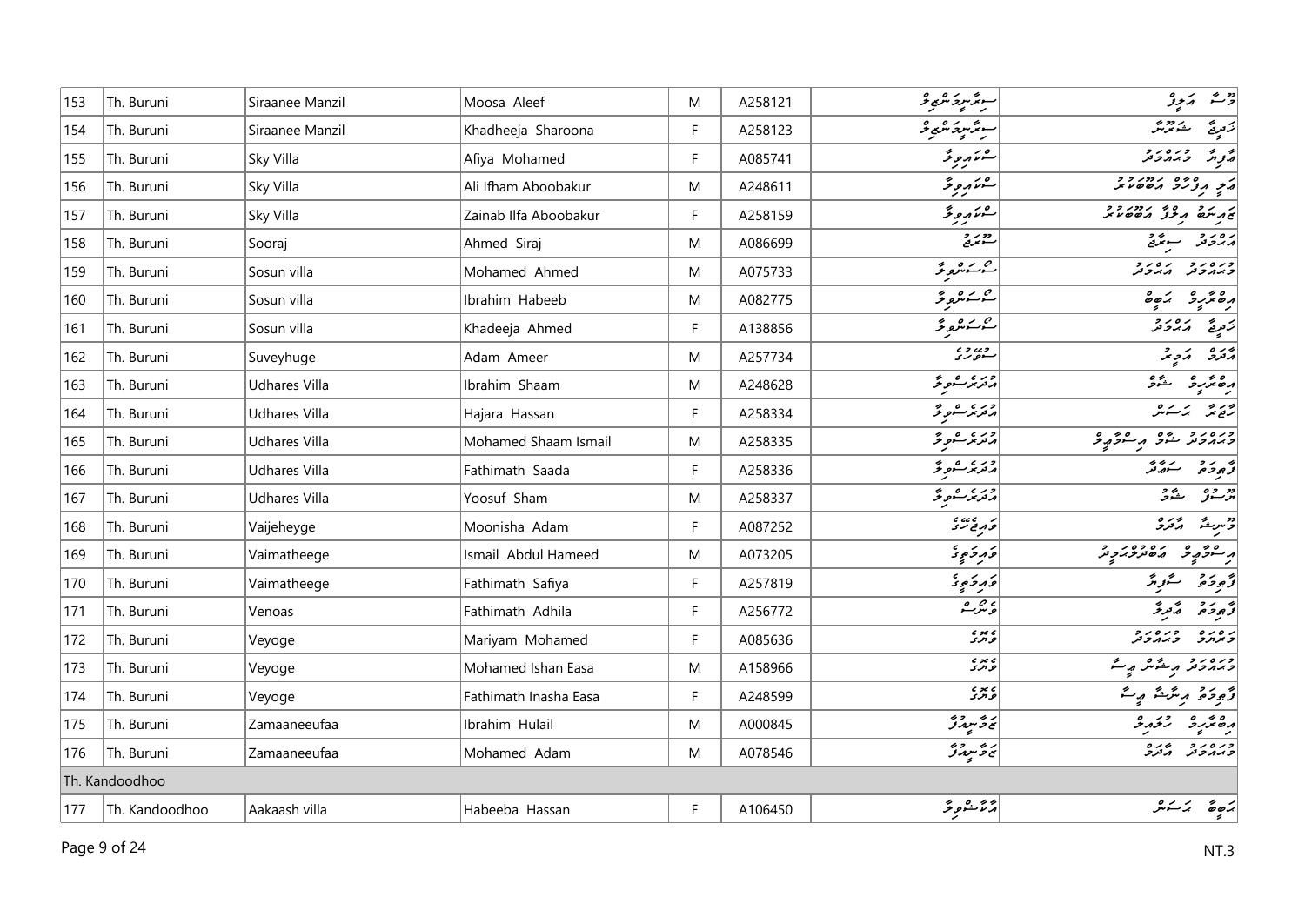| 178 | Th. Kandoodhoo | Aakaash villa       | Aishath Nuha            | F  | A252249 | دَيَّنْ شُعْرِ مَحْهِ                   | سرجر<br>اند مرکز دید.<br>است                                 |
|-----|----------------|---------------------|-------------------------|----|---------|-----------------------------------------|--------------------------------------------------------------|
| 179 | Th. Kandoodhoo | Ablagheege          | Zahura Mohamed          | F. | A031856 | پره ځرنړ ځ                              | ىر دې<br>ىن س                                                |
| 180 | Th. Kandoodhoo | Ablagheege          | Mohamed Ahmed           | M  | A048679 | رەپرې                                   | ورەر دەرد<br><i>دى</i> رمەنز <mark>م</mark> ىرى              |
| 181 | Th. Kandoodhoo | Ablagheege          | Azra Mohamed            | F  | A076723 | پژه ځوړ ځ                               | و ره ر د<br>تر پر ژنر<br>پر ج محر<br><i>ه</i> ر فرنگر        |
| 182 | Th. Kandoodhoo | Ablagheege          | Saeeda Mohamed          | F  | A089838 | رەر<br>  رەمۇرى                         | و ره د د<br>تر پر ژنر<br>سَمَدٍ مَّرَ                        |
| 183 | Th. Kandoodhoo | Ablagheege          | Khadeeja Moosa          | F  | A089839 | رە دۇر ؟<br>مەھمۇرى                     | ئر تور <sup>م</sup> ج<br>ح<br>دين مشر                        |
| 184 | Th. Kandoodhoo | Alamaage            | Fathimath Abdul Rasheed | F  | A087231 | ر ر د »<br>پرنوبری                      | ژ <sub>گ</sub> وره ده ده برخون                               |
| 185 | Th. Kandoodhoo | Alamaage            | Nafeesa Moosa           | F  | A095481 | ر ر ه ،<br>د <del>ر</del> د د           | شريت المجاث                                                  |
| 186 | Th. Kandoodhoo | Alivaage            | Wafiyya Sulaiman        | F. | A251030 | ر<br>پروگری                             | ۇروپۇ                                                        |
| 187 | Th. Kandoodhoo | Anbareege           | Ibrahim Rasheed         | M  | A047479 | ر هغه مړي<br>د سره مړي                  | دە ئەرد<br>كرمشوقر                                           |
| 188 | Th. Kandoodhoo | Anoanaage           | Ahmed Mohamed           | M  | A072139 | ىر مىرى <i>گە</i> ي                     | ر 2 ر و<br>م <i>رگ</i> رونر<br>و ر ه ر و<br><i>و پر د</i> تر |
| 189 | Th. Kandoodhoo | Araakuri            | Ahmed Misbaah Ali       | M  | A248105 | بر پڑ جہ<br>مریم س                      | رەر دە دەھ كەير                                              |
| 190 | Th. Kandoodhoo | Aroodhaage          | Sudna Yoosuf            | F  | A087232 | ر دور د<br>در موتوی                     | حەد ئەر 1952.<br>سەندىئر بىر سۆز                             |
| 191 | Th. Kandoodhoo | Asareege            | Khadeeja Hussain        | F  | A075654 | وسنعبو                                  | تزمريق الركستمريش                                            |
| 192 | Th. Kandoodhoo | Asareege            | Mohamed Rameez          | M  | A251671 | ېر کے پیری<br>م                         | ورەرو تردى                                                   |
| 193 | Th. Kandoodhoo | Asrafee Villa       | Nasheeda Hussain        | F. | A085789 | ر<br>مەسىم <i>ئو</i> رۇ                 | لترجيق الرحيم للرامل                                         |
| 194 | Th. Kandoodhoo | Asrafee Villa       | Ibrahim Hussain         | M  | A085792 | رَحْسَوَ وِعَهِ                         | د ۱۵ پر د<br>بر ئەمەر بىر                                    |
| 195 | Th. Kandoodhoo | Asrafee Villa       | Fathmath Lamha          | F. | A248141 | تەسىر تەرىخە                            | ۇ بوخ <sup>ە</sup><br>ىزەپ                                   |
| 196 | Th. Kandoodhoo | Asrafee Villa       | Ali Yaamin              | M  | A248142 | <br> د سفهمو پوځه                       | ړې گړې شر                                                    |
| 197 | Th. Kandoodhoo | Asseyri             | Adam Mueen              | M  | A251965 | لتره يھير                               | پە بەرە<br>مەنىرى<br>خەمپىر                                  |
| 198 | Th. Kandoodhoo | Babukeyogasdhoshuge | Ibrahim Fayaz           | M  | A149120 | ر و ، پر ر ه پر و ،<br>ن ن ن در سوترنری | ە ھەترىر <sup>ە</sup><br>تر پژ شه                            |
| 199 | Th. Kandoodhoo | Babukeyogasdhoshuge | Mariyam Faiha           | F  | A251034 | ر و ، پر ر ه پر و ،<br>ن ن د در سوتر ر  | ر ه ر ه<br><del>ر</del> بربرگ<br>ۇ مەش                       |
| 200 | Th. Kandoodhoo | Babukeyogasdhoshuge | Hassan Yaish            | M  | A270062 | ر و ، پر ر ه پر و ،<br>ن ن د بر ک       | برسەيىر<br>پر چیم کے                                         |
| 201 | Th. Kandoodhoo | Bageechaage         | Maryam Nisa             | F  | A089915 | ر<br>صی گوی                             | ر ہ ر ہ<br><del>ر</del> بربرد<br>سررمحہ                      |
| 202 | Th. Kandoodhoo | Bageechaage         | Aishath Nisa            | F. | A254661 | له د په ده<br>موسي                      | پ <sup>و</sup> مرشوحو<br>سررمج                               |
| 203 | Th. Kandoodhoo | Banafsaage          | Hussain Shareef         | M  | A001785 | ە ئىرە بەي                              | جرڪرماش ڪوليوري                                              |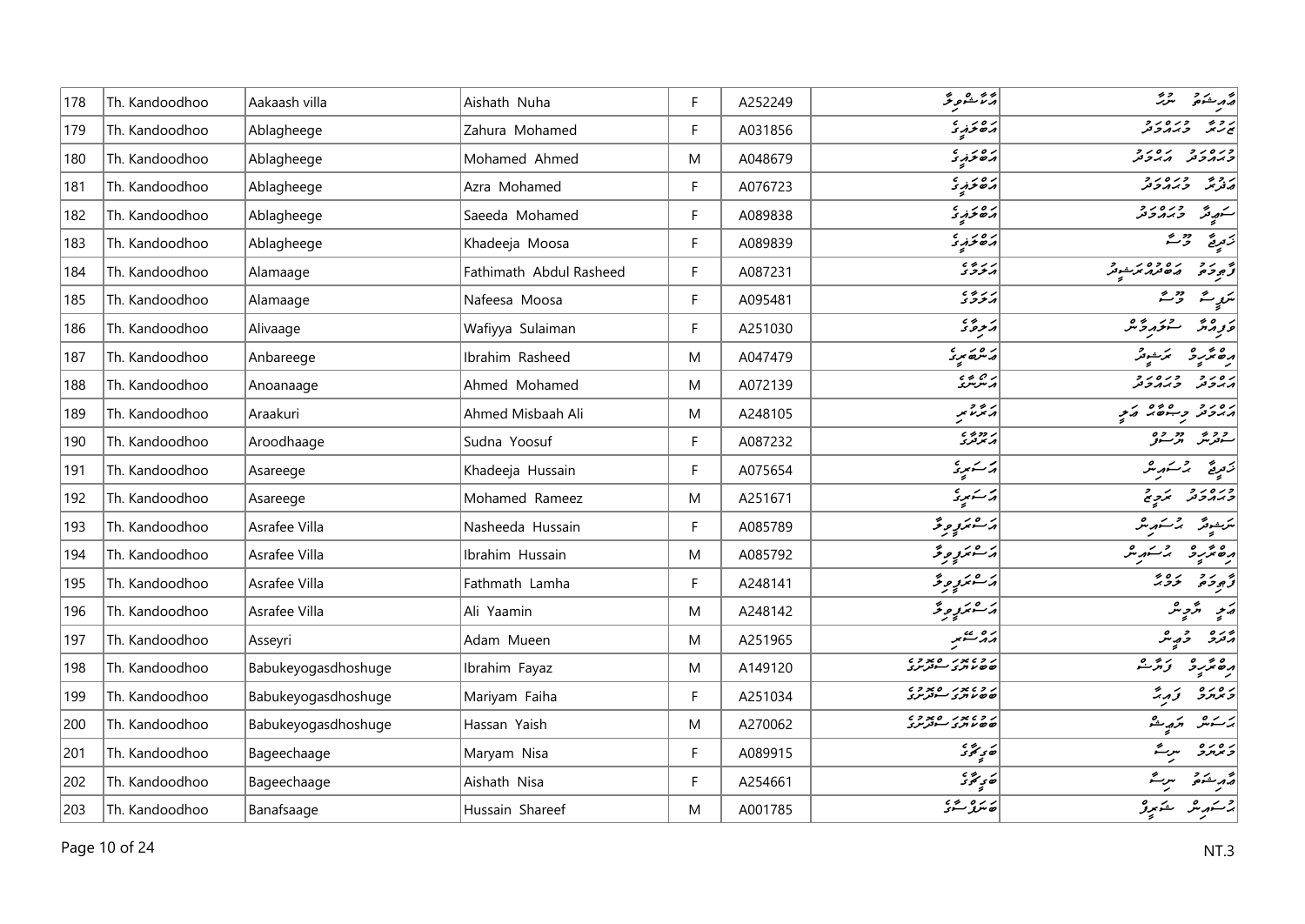| 204 | Th. Kandoodhoo | Banafsaage        | Ismail Rifath                   | M         | A236467 | پر په وي.<br>ت <i>خ</i> سرگر       | ر شو په ده د ور د                              |
|-----|----------------|-------------------|---------------------------------|-----------|---------|------------------------------------|------------------------------------------------|
| 205 | Th. Kandoodhoo | Banafsaage        | Mohamed Mauroof                 | ${\sf M}$ | A251787 | ر ره په په<br><i>ه</i> نرنو ک      | כנסנכ נכחם<br>כ <i>ג</i> ונכני כו <i>גנ</i>    |
| 206 | Th. Kandoodhoo | Banafsaage        | Mariyam Muzuna                  | F         | A251789 | پر په وي.<br>ح <i>سرتي څ</i> ن     | ر ه ر ه<br><del>ر</del> بربر ژ<br>ح تح مگر     |
| 207 | Th. Kandoodhoo | <b>Big Fish</b>   | Qasim Moosa                     | M         | A064664 | ھوتور می                           | تۇسىرى تۆرگ                                    |
| 208 | Th. Kandoodhoo | <b>Big Fish</b>   | Ahmed Azim                      | M         | A089901 | <br> حوتمو شه                      | رەر ئەۋ                                        |
| 209 | Th. Kandoodhoo | <b>Big Fish</b>   | Mohamed Shifau                  | ${\sf M}$ | A251975 | <br> حوتمو مشر                     | وره رو در وو<br><i>د بر د بر د و</i>           |
| 210 | Th. Kandoodhoo | <b>Blue House</b> | Ahmed Asadhu                    | ${\sf M}$ | A254663 | ە دور دې<br>مور تەرى               | גפגב גםגב<br>הגבע הביהיב                       |
| 211 | Th. Kandoodhoo | <b>Blue Rose</b>  | Mariyam Hussain                 | F         | A081217 | ۵ دوم ه<br>  حو مربح               | دەرە جەكەش                                     |
| 212 | Th. Kandoodhoo | <b>Blue Rose</b>  | Ahmed Hussain                   | ${\sf M}$ | A089909 | <br>  ۱۵ مرمری                     | رەرو جەمئىر                                    |
| 213 | Th. Kandoodhoo | <b>Blue Rose</b>  | Khadeeja Hussain                | F         | A089910 | <br>  خو مربح<br>                  | أرَمْرِيحَ بِرَكْتُمْ مِنْ                     |
| 214 | Th. Kandoodhoo | <b>Blue Rose</b>  | Saudhiyya Hussain               | F         | A089911 | <br>  خو مربح<br>                  | سور مرد و محمد شهر مر                          |
| 215 | Th. Kandoodhoo | <b>Blue Rose</b>  | Shabin Mohamed                  | ${\sf M}$ | A249826 | <br>  ۱۵ مرمری                     | شگەش دىرەرد                                    |
| 216 | Th. Kandoodhoo | <b>Blue Rose</b>  | Ahmed Ghassan Adam              | ${\sf M}$ | A252255 | <br>  ۱۵ مرمری                     | ره ر د په ده و په ده<br>م.پروتر م.م.شهر م.ترو  |
| 217 | Th. Kandoodhoo | Chanpaamaage      | Ahunisha Thaufeeq               | F         | A063294 | ىر ھەم ئەر<br>كىمى سرقى تەر        | أرجس المرور والمحمد والمحمدة والمحمدة          |
| 218 | Th. Kandoodhoo | Chanpaamaage      | Fathimath Ahmed                 | F         | A154065 | ىر ەيرىپە<br>كىمىسرتىرى            | و د د ده د د                                   |
| 219 | Th. Kandoodhoo | Dhekunuge         | Asiyath Hassan                  | F         | A007242 | ، و و ،<br>تور سری                 | أرسى برخاش                                     |
| 220 | Th. Kandoodhoo | Dhekunuge         | Mohamed Adam                    | M         | A023635 | ی و و ،<br>تور سری                 | כנסנכ שנם<br>כ <i>ה</i> תכת תב <i>נכ</i>       |
| 221 | Th. Kandoodhoo | Dhekunuge         | Hawwa Mohamed                   | F         | A059499 | ، و و ،<br>تور سری                 | و ره ر د<br>تر پر ژمر<br>برە پچ                |
| 222 | Th. Kandoodhoo | Dhekunuge         | Nasira Moosa                    | F         | A063915 | ړ <i>د د</i> ›<br>تر <i>نا</i> مرۍ | لترجيحه وحرثته                                 |
| 223 | Th. Kandoodhoo | Dhekunuge         | Mariyam Mohamed                 | F         | A071333 | ے ج ج ے<br>توریم سری               | ر ه ر ه<br>د بربرگ<br>ورەر د<br><i>دى</i> رگەر |
| 224 | Th. Kandoodhoo | Dhekunuge         | Fathimath Naumau Adam<br>Naseer | F         | A258224 | ء و و ء<br>تور سری                 | و د د د د د د د ه سرب                          |
| 225 | Th. Kandoodhoo | Dhekunuge         | Mohamed Naufal Adam Naseer      | ${\sf M}$ | A330513 | ء و و ء<br>تور سری                 | ورەرو رورو ورە شرماتى                          |
| 226 | Th. Kandoodhoo | Dhilaasaage       | Mohamed Adam                    | M         | A063473 | ەرگۇرىچى                           | ورەرو پەرە                                     |
| 227 | Th. Kandoodhoo | Ethumaage         | Abdulla Ali                     | M         | A089877 | <br>  پره د د د                    | <mark>برًە قر</mark> اللّه<br>ەتىر             |
| 228 | Th. Kandoodhoo | Ethumaage         | Zaeema Ali                      | F         | A138313 | ن و د د<br>پره و د                 | كم وقتح وكالمحيا                               |
|     |                |                   |                                 |           |         |                                    |                                                |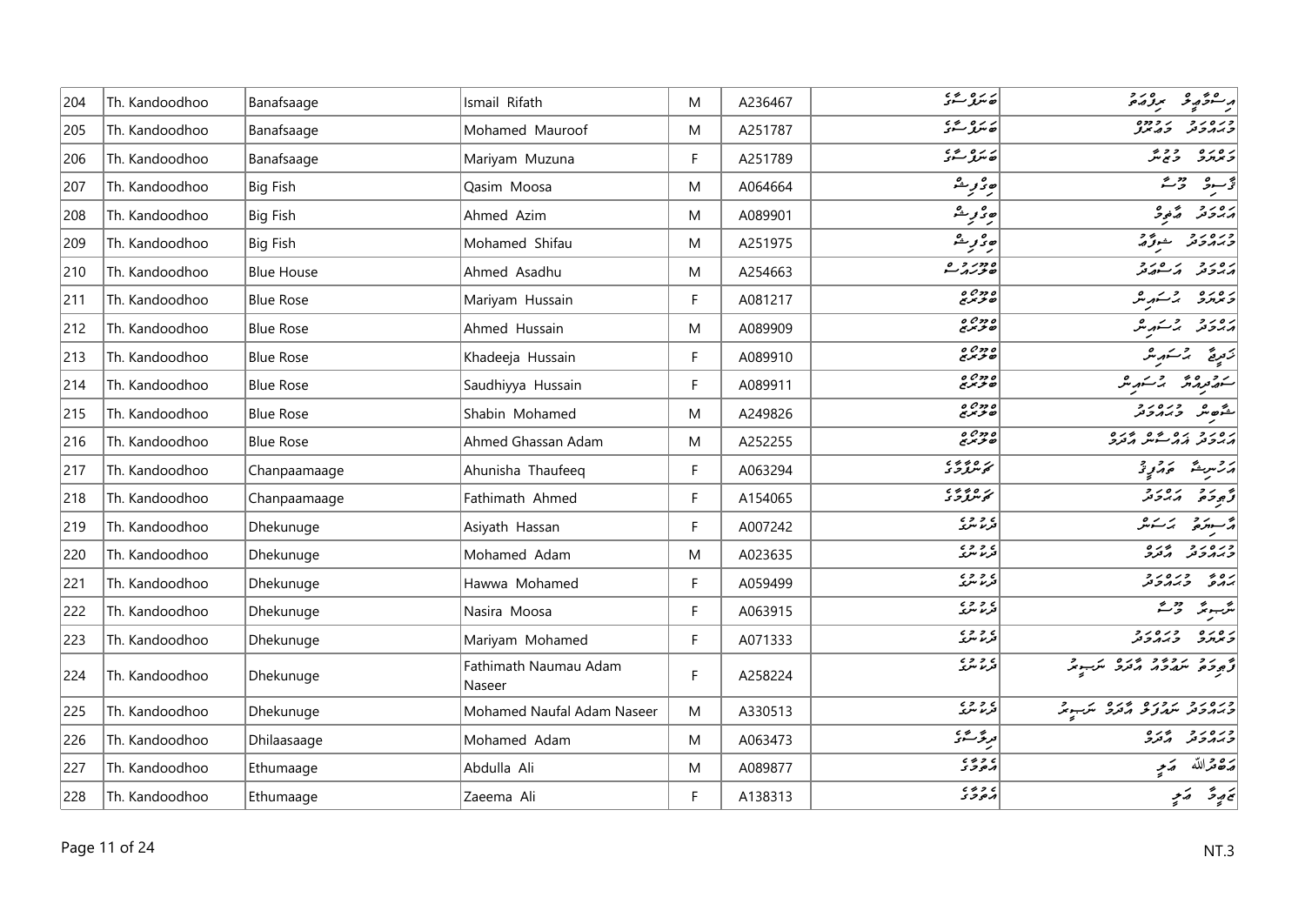| 229 | Th. Kandoodhoo | Ethumaage        | Ahmed Saaif           | M  | A251675 | ) د د د د<br>ابر مور د                                    | رەرو ش <sub>ىر</sub> و                                                                                                                                    |
|-----|----------------|------------------|-----------------------|----|---------|-----------------------------------------------------------|-----------------------------------------------------------------------------------------------------------------------------------------------------------|
| 230 | Th. Kandoodhoo | Faruma           | Aishath Eymaan Ali    | F  | A248112 | ر و د                                                     |                                                                                                                                                           |
| 231 | Th. Kandoodhoo | Finifenmaage     | Khadeeja Umar         | F  | A089854 | ار سوء موء<br>پرسر شده د                                  | و المستكم الموقع و المعرفي المستجد<br>أن المستكم المستكم المستجد<br>أن المستكم المستكم المستكم المستجدد المستجدد المستكم المستكمر المستكم المستكم المستكم |
| 232 | Th. Kandoodhoo | Finivaage        | Salma Ali             | F  | A084807 | و سرچ <sup>ي</sup>                                        | جنورة المنامج                                                                                                                                             |
| 233 | Th. Kandoodhoo | Foolhumaige      | Aneesa Hassan         | F  | A024198 | دد دور ر<br>تو بر بر بر                                   | برسەيىتىر<br>ر سریے<br>پ                                                                                                                                  |
| 234 | Th. Kandoodhoo | Foolhumaige      | Aishath Hanaan        | F  | A166324 | ددود ر<br>ژنژ د بر                                        | ۇرىشۇ ئەشرىش                                                                                                                                              |
| 235 | Th. Kandoodhoo | Gaskara          | Zakariyya Abdul Azeez | M  | A063419 | ر 2 ئەرىر<br>ئ                                            | בל בחיר הסתיבה בי                                                                                                                                         |
| 236 | Th. Kandoodhoo | Gaskara          | Aminath Fazna         | F  | A089935 | ى سەرىمىر                                                 | أأدم المحافظ والمحافظ                                                                                                                                     |
| 237 | Th. Kandoodhoo | Gaskara          | Fathmath Nashaa       | F. | A248131 | ى سەرىمىر                                                 | قُ و د د سَرَجَّة ا                                                                                                                                       |
| 238 | Th. Kandoodhoo | Gaskara          | Ahmed Aazem           | M  | A248138 | ى سەئەتىر                                                 | رەر د پر                                                                                                                                                  |
| 239 | Th. Kandoodhoo | Gaskara          | Mohamed Arshad        | M  | A257913 | ر 2 س <sup>ر</sup> ىر<br>ئەسىرىكىر                        | ورەرو رەرد                                                                                                                                                |
| 240 | Th. Kandoodhoo | Golden Star      | Anaa Ahmed            | F  | A089805 | ە ە رە ھەم<br>ئەمەن ئىرسىۋە                               | ړند پره رو                                                                                                                                                |
| 241 | Th. Kandoodhoo | Golden Star      | Sana Ahmed            | F  | A089808 | ە ە رە ھەم<br>ئەمەن مەرسۇغ بىر                            | پر شہر در د                                                                                                                                               |
| 242 | Th. Kandoodhoo | Good luck        | Abdulla Naafiz        | M  | A248128 | ە ە بەرە<br>ئ                                             | رچىقراللە ش <i>ىر ۋ</i>                                                                                                                                   |
| 243 | Th. Kandoodhoo | Good luck        | Mohamed Naadhih       | M  | A248129 | ە ە بەرە<br>ئ                                             | و ر ه ر د<br>تر پر ژنر<br>سۇپرر                                                                                                                           |
| 244 | Th. Kandoodhoo | Good luck        | Ahmed Najih           | M  | A254672 | ە ە بەرە<br>ئىقلىقىلىق                                    | دەر د شھرت                                                                                                                                                |
| 245 | Th. Kandoodhoo | Guleynooranmaage | Akif Mohamed          | M  | A078181 | وړ، دور ه پو ،<br>د <del>نو</del> سرپوسر <del>ن</del> و د | أشرو ورەرو                                                                                                                                                |
| 246 | Th. Kandoodhoo | Guleynooranmaage | Adam Mohamed          | M  | A089862 | وړ، دور ه د ،<br>د نوسربرسرچ د                            | وره دره دو<br>مرفر وبرمرو                                                                                                                                 |
| 247 | Th. Kandoodhoo | Guleynooranmaage | Sofiyya Mohamed       | F  | A089863 | وړ، دور ه په ،<br>د <del>ن</del> رسرپرسر <del>و</del> د   |                                                                                                                                                           |
| 248 | Th. Kandoodhoo | Honey Dew        | Nazima Abdul Azeez    | F  | A058887 | ئەبىيە د <sup>ە</sup>                                     | ره وه در په ه<br>پرخوبر سي مخ<br>متنفرقه                                                                                                                  |
| 249 | Th. Kandoodhoo | Honey Dew        | Mohamed Afrah         | M  | A154301 | ئەسىدە<br>ئەس                                             | כנסנכ נסשם<br>כמחכת הציגה                                                                                                                                 |
| 250 | Th. Kandoodhoo | Honey Dew        | Mohamed Naailu        | M  | A391849 | ئەسبەد<br>ئەسبە                                           | ورەر د شمرو                                                                                                                                               |
| 251 | Th. Kandoodhoo | Hulhaguge        | Salma Jaufaru         | F  | A089849 | و ر و ،<br>رى ى                                           | سەۋۇ<br>پر ور و<br>مح <i> هر</i> و سر                                                                                                                     |
| 252 | Th. Kandoodhoo | Huvandhumaage    | Ahmed Khaleel         | M  | A025320 | و ر<br>ره سربرو د                                         | رەر تەر                                                                                                                                                   |
| 253 | Th. Kandoodhoo | Huvandhumaage    | Shifna Zahir          | F  | A081933 | و ر په وه و.<br>رو سربرو و                                | شورق مع بر چر                                                                                                                                             |
| 254 | Th. Kandoodhoo | Huvandhumaage    | Seema Zahir           | F  | A083777 | ور سروره و<br>ره سربرو د                                  | $\begin{array}{ c c } \hline z&z&z\\ \hline z&z&z\\ \hline \end{array}$                                                                                   |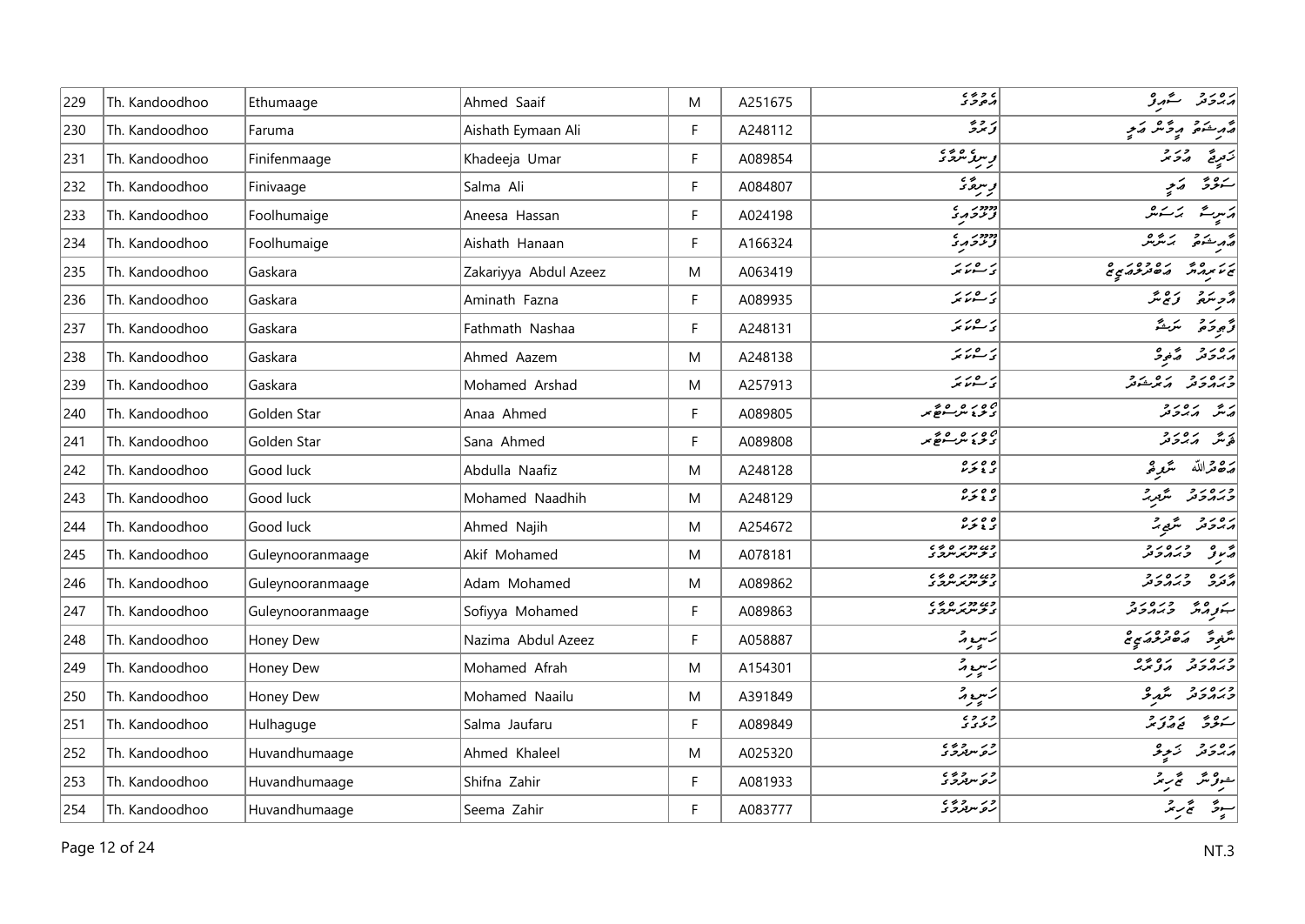| 255 | Th. Kandoodhoo | Huvandhumaage | Khadeeja Mohamed      | F  | A089801 | و ر په و ده و<br>رنح سرپرو د          | و ره ر د<br><i>د ب</i> رگرفر<br>  ترموقح          |
|-----|----------------|---------------|-----------------------|----|---------|---------------------------------------|---------------------------------------------------|
| 256 | Th. Kandoodhoo | Huvandhumaage | Aishath Yoosuf        | F  | A138422 | و ر په ده د<br>ره سربرو د             | ه مشور دو وه<br>د مشور الرسسو                     |
| 257 | Th. Kandoodhoo | Huvandhumaage | Aishath Shiyana Zahir | F. | A250485 | و ر په و د و<br>روسربرو د             | د.<br>در شوه شورگر محر بر                         |
| 258 | Th. Kandoodhoo | Huvandhumaage | Asiyath Shiuna Zahir  | F  | A250487 | ور سروره د<br>ره سربرو د              | ومستركو سورمنگر لج كريم                           |
| 259 | Th. Kandoodhoo | Irudheymaage  | Abdul Jaleel Yoosuf   | M  | A254922 | د بر بر بر بر<br>  د بر تر تر د       | ן 2000 פי 100 בר.<br>המשתפה פי האמריק             |
| 260 | Th. Kandoodhoo | Irudheymaage  | Ali Hamdhoon          | M  | A257111 | <br>  مرمور د ک                       | أە ئەرەدە                                         |
| 261 | Th. Kandoodhoo | Janbumaage    | Adam Naseer           | M  | A049543 | ر ه د و و ،<br>تع سرچ تر د            | أرتره الكرسور                                     |
| 262 | Th. Kandoodhoo | Janbumaage    | Ibrahim Fiyaz         | M  | A059674 | ر ه د د »<br>د سره تر د               | ەھترىرى <sub>زى</sub> رىشى<br>رەھترىرى زىرگ       |
| 263 | Th. Kandoodhoo | Janbumaage    | Zulaikha Rashad       | F  | A076154 | ر ه د و و ،<br>د سره تر د             | -<br>  بح ځرمر څ<br>ىر شەقر                       |
| 264 | Th. Kandoodhoo | Janbumaage    | Asiyath Adila         | F  | A077837 | ر ه و و »<br>تع سرح و ی               | ە سىلەم ئەرگە                                     |
| 265 | Th. Kandoodhoo | Janbumaage    | Abdulla Fiyaz         | M  | A081229 | ر ه د و و ،<br>تع سرچ تر د            | ەھىراللە<br>ى ئۆرىشە                              |
| 266 | Th. Kandoodhoo | Janbumaage    | Adam Fiyaz            | M  | A081230 | ر ه د و و ،<br>تع سرچ تر د            | أوره ويرت                                         |
| 267 | Th. Kandoodhoo | Janbumaage    | Hawwa Shazla          | F  | A132453 | ر ه د و و<br>نح سرچ تر د              | رەپر شەرەپر                                       |
| 268 | Th. Kandoodhoo | Janbumaage    | Mariyam Zulfa Rashad  | F  | A251032 | ر ه د و و ،<br>تع سرچ تر د            | ر ٥ ر ٥ ر ٥ وي مرکز و<br>تر بر بر د مخرقی مرکز مر |
| 269 | Th. Kandoodhoo | Jareemaage    | Ali Rasheed           | M  | A075919 | <br>  تع سرپر د                       | وكو المركبيوتر<br>المنتجم المركبيوتر              |
| 270 | Th. Kandoodhoo | Jareemaage    | Afeefa Abdul Azeez    | F  | A089837 | <br>  نئے سرپر گر                     |                                                   |
| 271 | Th. Kandoodhoo | Jareemaage    | Thahmeena Adam        | F  | A089886 | پر پرچ پر<br>  پئے مور <sup>2</sup> پ | ره شهر وره<br>ورد شهر محمد                        |
| 272 | Th. Kandoodhoo | Jareemaage    | Mohamed Arif          | M  | A251696 | <br>  تع سرچ <sub>ک</sub>             | ورەر د پرو                                        |
| 273 | Th. Kandoodhoo | Jareemaage    | Ahmed Alif            | M  | A251702 | <br>  نئے مور <sup>5</sup> ک          | دمجموتر<br>ر ەر د<br>م.رى                         |
| 274 | Th. Kandoodhoo | Kareena       | Mariyam Shaufaa       | F  | A248102 | ئەبىرىتىر                             | ستەدىق<br>ر ەر ە<br>5 بىرىر <i>ي</i>              |
| 275 | Th. Kandoodhoo | Kashimaage    | Fathulla Mohamed      | M  | A077563 | ر<br>ما مردگا                         | و رە ر د<br>تر پروتر<br>ترة بر الله               |
| 276 | Th. Kandoodhoo | Kashimaage    | Mahmood Mohamed       | M  | A084819 | ر<br>مأمرچۍ                           | و رە ر د<br>تر پروتر<br>ر ه دو و<br>تربر تر       |
| 277 | Th. Kandoodhoo | Kashimaage    | Hashim Mohamed        | M  | A086667 | ر<br>ما مردگا                         | و ره ر د<br><i>و پر د</i> تر<br>رٌ شەۋ            |
| 278 | Th. Kandoodhoo | Kashimaage    | Mariyam Vasma         | F. | A250477 | ئەبرىۋى                               | ر ه ر ه<br><del>ر</del> بربرد<br>ىرمەيچ           |
| 279 | Th. Kandoodhoo | Keneree Villa | Ismail Nabeeh         | M  | A254676 | ءکینیپورمح                            | وستوقيعه<br>سرەبر                                 |
| 280 | Th. Kandoodhoo | Maafolheyge   | Azeeza Ibrahim        | F. | A084500 | ه پون<br>ترتو نو ت                    | مَبِيءٌ مِعْتَرِدٌ                                |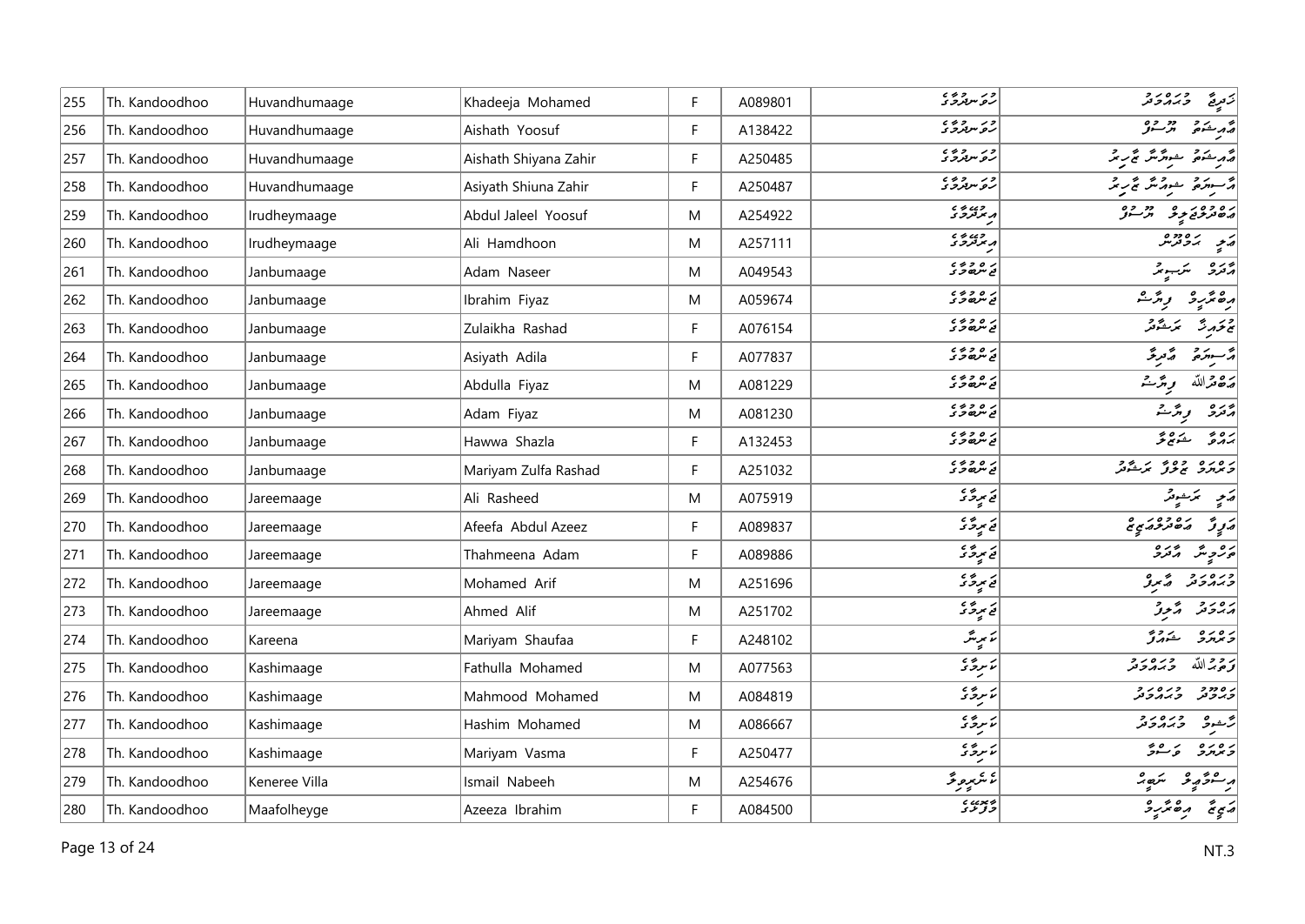| 281 | Th. Kandoodhoo | Maafolheyge       | Mohamed Faisal              | M  | A251152 | ەيدى ،<br>تركرىر                    | ورەرو تەرىكى                                                           |
|-----|----------------|-------------------|-----------------------------|----|---------|-------------------------------------|------------------------------------------------------------------------|
| 282 | Th. Kandoodhoo | Maajehige         | Jameela                     | F. | A089883 | پرې دي<br>  پرې توريخ               | تح حرقر                                                                |
| 283 | Th. Kandoodhoo | Mexicana          | Aminath Ali Adam            | F  | A001621 | <sup>ى ھ</sup> سىرتىگە              | والمعلمة وأستحر والمترد                                                |
| 284 | Th. Kandoodhoo | Meyvaagasdhoshuge | Adam Naseer                 | M  | A089890 | در بر ره پو و د<br>تر بو کا سوفرمرۍ | وره مرسوند<br>مرکز مرسوند                                              |
| 285 | Th. Kandoodhoo | Midhilimaage      | Hamida Moosa                | F  | A089851 | او درودي<br><u>رس</u> ر             |                                                                        |
| 286 | Th. Kandoodhoo | Midhilimaage      | Abdulla Moosa               | M  | A251174 | و درودگی<br>بر بر بر                | مَدْهُ قَدْ اللّه حَقْ تَ                                              |
| 287 | Th. Kandoodhoo | Midhilimaage      | Aishath Aroosha             | F  | A251220 | و درودگی<br>بر بر بر                | وكرد شوه و برخش                                                        |
| 288 | Th. Kandoodhoo | Mirihimaage       | Khadeeja Hussain            | F  | A111633 | او بوروی<br><u>دربر</u> وی          | زَمْرِيحَ بِرُسَوِيرِ<br>زَمْرِيحَ بِرُسَوِيرُ<br>زَمْرِيحَ مِيسَمَّدُ |
| 289 | Th. Kandoodhoo | Mirusmaage        | Khadheeja Inaya             | F. | A248104 | د بر شوی                            |                                                                        |
| 290 | Th. Kandoodhoo | Moomiya           | Moomina Mohamed             | F  | A089798 | وترور                               | ووحش ورەرد                                                             |
| 291 | Th. Kandoodhoo | <b>Nares</b>      | Aishath Hamna Umaru         | F. | A248119 | پڑ پر ہ                             | ه در دره به در د                                                       |
| 292 | Th. Kandoodhoo | Neel Villa        | Hassan Zareer               | M  | A089797 | سرچرېڅر                             | ىرىكىش ئائىرىم                                                         |
| 293 | Th. Kandoodhoo | Niyandhurumaaqe   | Fathmath Raufa Abdul Raheem | F  | A252901 | سرکر پر دی۔<br>سرکر سرفر تر دی      | و د د د د د د د د د د                                                  |
| 294 | Th. Kandoodhoo | Nooraaneege       | Hassan Abdul Samad          | M  | A089796 | چېچە سرى<br>سرىگە س <sub>ى</sub>    | ر کره ده ده در در<br>پرکستر مان محمد مستوفر                            |
| 295 | Th. Kandoodhoo | Nooraaneege       | Zidhuna Easa                | F. | A250461 | چېر شري<br>سرچر سرچ                 | پر قریمه مرتبه شد<br>  پر قریبه مرتبه مرتبه شد                         |
| 296 | Th. Kandoodhoo | Noovilaa          | Ahmed Shareef Ali           | M  | A001541 | يتره پڅه                            | رەرو خىمو كې                                                           |
| 297 | Th. Kandoodhoo | Noret Villa       | Ibrahim Shah                | M  | A061674 | تربز عجوقر                          | رەپزېرو شرو                                                            |
| 298 | Th. Kandoodhoo | Noret Villa       | Nahula Ahmed                | F. | A089825 | تربزءوبخر                           | بروو برەر د                                                            |
| 299 | Th. Kandoodhoo | Noret Villa       | Shareefa Manike             | F  | A089829 | تربز عجورمحر                        | ڪ پر تڙ <sub>ڪرم</sub> يز<br>س                                         |
| 300 | Th. Kandoodhoo | Noret Villa       | Badhurunnisa Moosa          | F  | A106382 | تربزءوبخر                           | ם בקמת ייתוב ברייבי                                                    |
| 301 | Th. Kandoodhoo | Orchidmaage       | Umar Mahmood Mohamed        | M  | A046170 | ه و و و .<br>مربع <del>و</del> د    | כני ניס בכן כניסינים<br>הכית כמכת כמהכת                                |
| 302 | Th. Kandoodhoo | Orchidmaage       | Ilyaas Mahmood              | M  | A085133 |                                     | ە ئەھەدە دەپرە<br>مەخەر سەر ئەر                                        |
| 303 | Th. Kandoodhoo | Orchidmaage       | Asma Ali                    | F. | A089866 |                                     | أرجعتى أتأمي                                                           |
| 304 | Th. Kandoodhoo | Orchidmaage       | Aishath Zeeshan Adam Ziyad  | F. | A326447 | ه وه و،<br>مرد در                   | وكرمشكم بإحده وكالره بمركز                                             |
| 305 | Th. Kandoodhoo | Parumareezuge     | Hussain Rasheed             | M  | A007479 | زېرېز پېړۍ                          | ج كەرلىر كەندىگە<br>مەككەن كىرىسى                                      |
| 306 | Th. Kandoodhoo | Parumareezuge     | Abdulla Rasheed             | M  | A058739 | تر تر چربچ ځ<br>  تر تنر چربچ ځه    | مَدْهُ مَّرْ سَمَّدَ مِّرْ مُسْرِ مِّرْ                                |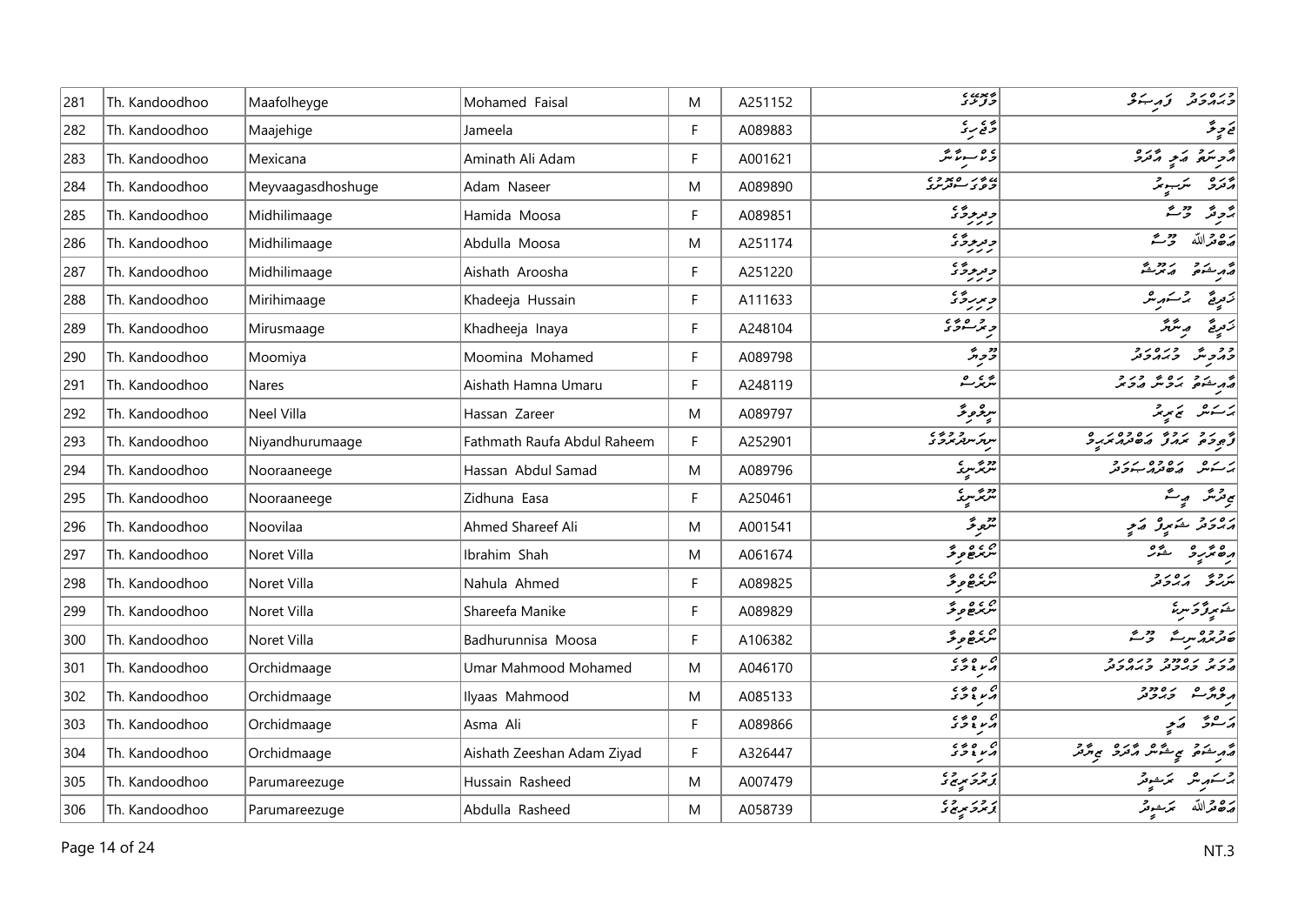| 307 | Th. Kandoodhoo | Raaspareege       | Hassan Riyaz       | M           | A251122 | ېژىشو ئەسمە <sup>ي</sup>                       | پرستمبر ہر ہر ہوتے                    |
|-----|----------------|-------------------|--------------------|-------------|---------|------------------------------------------------|---------------------------------------|
| 308 | Th. Kandoodhoo | Rabeeuge          | Shimla Abdulla     | F           | A089896 | پر چوړ د<br>مربح                               | حود رَصْرَ اللَّهُ                    |
| 309 | Th. Kandoodhoo | Rabeeuge          | Mazeena Mohamed    | $\mathsf F$ | A248120 | ر<br>ترەم د                                    | كەنتى ئەرەر ئە                        |
| 310 | Th. Kandoodhoo | Rabeeuge          | Sana Abdulla       | F           | A248121 | پر چوړ د<br>پر چوړ د                           | سَعتَر صَدْرَ اللَّهُ                 |
| 311 | Th. Kandoodhoo | Rabeeuge          | Salwa Abdulla      | F           | A251913 | پر صور د<br>مرڪ                                | يدوء رَهْ مَداللّه                    |
| 312 | Th. Kandoodhoo | Rabeeuge          | Mizuan Mohamed     | M           | A251916 | پر چوړ د<br>مربح                               |                                       |
| 313 | Th. Kandoodhoo | Rabeeuge          | Adam Shareef       | M           | A251917 | پر چوه د                                       | أرتمرو المشتمرو                       |
| 314 | Th. Kandoodhoo | Raiyvilla ge      | Fathimath Rishfa   | $\mathsf F$ | A251039 | ره وي<br>مر <sub>حو</sub> مونځو                | ۇي <sub>م</sub> وڭ <sub>ۇ بېش</sub> ۇ |
| 315 | Th. Kandoodhoo | Rashidha Manzil   | Fathimath Rashidha | F           | A077037 | ئ <sup>ۇ</sup> سۇن <i>ۇد ئىرى</i> ر            | ء مر د<br>ترموخ می<br>مگرىشونگر<br>مر |
| 316 | Th. Kandoodhoo | Reehussaba        | Ahmed Reehaan      | M           | A252912 | برره برهٔ                                      | رەرو بېرتىر                           |
| 317 | Th. Kandoodhoo | Sosun Villa       | Mohamed Hassan     | M           | A111258 | <u>م ئەسرىرى ئى</u>                            | ورەرو پەسەر                           |
| 318 | Th. Kandoodhoo | Sosun Villa       | Ahmed Hassan       | M           | A157030 | الشرسقىدى                                      | رەرد برىش                             |
| 319 | Th. Kandoodhoo | Summer Blue ge    | Abdulla Shafiu     | M           | A250505 | ر د د دده<br>سکو بوړنو د                       | رەقراللە شەرتە                        |
| 320 | Th. Kandoodhoo | Summer palace     | Hussain Sanee      | M           | A248111 | سەۋېزىر ھ                                      | يز سنهر شر سنگينې<br>سنگور شرکت       |
| 321 | Th. Kandoodhoo | Summer palace     | Mohamed Samah      | M           | A250456 | ىر ئۇ ئ <sub>ۇ</sub> ئەر ھ                     | ورەر دىر                              |
| 322 | Th. Kandoodhoo | Summer palace     | Ahmed Samih        | M           | A250458 | سەۋې <sub>ر</sub> ىر ھ                         | پروتر گے دی                           |
| 323 | Th. Kandoodhoo | Sun Flower        | Sanfa Hussain      | F           | A089814 | ر پەر دىرىر<br>سەمىرى ئىچى ئىر                 | سىستى برسىمبە                         |
| 324 | Th. Kandoodhoo | Suthulimaage      | Rafeeg Moosa       | M           | A159630 | ر د د په پ                                     | أتروق المحاشة                         |
| 325 | Th. Kandoodhoo | Two friends       | Ahmed Riyaz        | M           | A251875 | دده ، ه ه ه ه<br>چونر سرد ک                    | رەرد برېژنت                           |
| 326 | Th. Kandoodhoo | Usge              | Ismail Moosa       | M           | A067455 | د ه ،                                          | ر جۇم ئىستىم ھ                        |
| 327 | Th. Kandoodhoo | Usge              | Hassan Moosa       | M           | A089885 | دە ئە                                          | ير کے مراج کے مرکز                    |
| 328 | Th. Kandoodhoo | Vienna            | Ismail Hussain     | M           | A010847 | عرمزمتنه                                       | ر عۇرپۇ باشكىرىش                      |
| 329 | Th. Kandoodhoo | Vienna            | Abdul Muhaimin     | M           | A250657 | عەم تىگر                                       |                                       |
| 330 | Th. Kandoodhoo | Ziyaaraiydhoshuge | Ismail Moosa       | M           | A040009 | پر بر ه پر و بر<br>پح دگر <i>مر</i> جو تر سر پ | ر جۇم ئىستىم ھ                        |
| 331 | Th. Kandoodhoo | Ziyaaraiydhoshuge | Shifana Ismail     | F           | A081782 | ے مرکز مرکز دے<br>مجاہر مرکز مرکز              | جۇ ئىگە بەستۇپ ئو                     |
| 332 | Th. Kandoodhoo | Ziyaaraiydhoshuge | Safaana Ismail     | F           | A251925 | پر گره پو د په<br>مح                           | سۇ ئىگە بەس ئەتەپ ئو                  |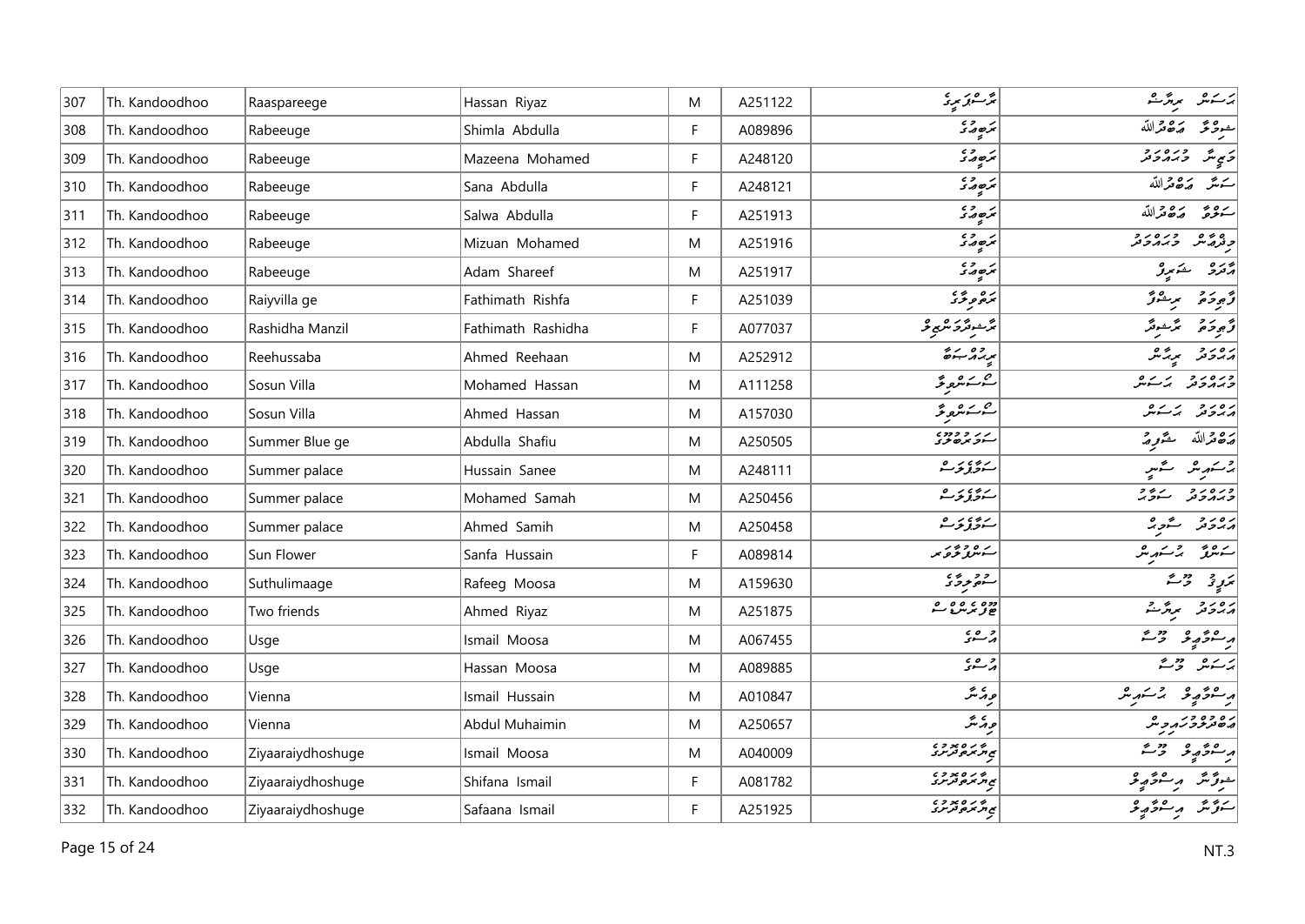| 333 | Th. Kandoodhoo | Ziyaaraiydhoshuge | Ali Shifau             | M           | A251927 | پر بر ۵ پر د پ<br>پم تر پرچ تر س            | ړې شوده.<br>مړينې                                          |
|-----|----------------|-------------------|------------------------|-------------|---------|---------------------------------------------|------------------------------------------------------------|
| 334 | Th. Kandoodhoo | Zuneyraa Manzil   | Mohamed Rashadh        | ${\sf M}$   | A067914 | و پر پر و.<br>بح شر پر ژ شریح څر            | ورەر د برگەد<br><i>دىد</i> ەرىر برگىد                      |
| 335 | Th. Kandoodhoo | Zuneyraa Manzil   | Hawwa Mohamed          | F           | A112093 | و پر پر و.<br>پر سر پر <del>و</del> سر پر و | و ره ر و<br><i>و پر</i> و تر<br>برە پچ                     |
| 336 | Th. Kandoodhoo | Zuneyraa Manzil   | Maryam Rasheedha       | F           | A254917 | و پر بر بر م<br>بر سر <i>بر د</i> سر بر څر  | رەرە بەيدۇر                                                |
| 337 | Th. Kandoodhoo | Zuneyraa Manzil   | Ahmed Ibrahim          | ${\sf M}$   | A254918 | و ۽، پر پر ھ <sub>ي</sub> پر                | גפנג הפיציב                                                |
|     | Th. Vandhoo    |                   |                        |             |         |                                             |                                                            |
| 338 | Th. Vandhoo    | Abadhahhiyaaqe    | Ismail Shafeen         | ${\sf M}$   | A258550 | ر ر ر ه ر پر پر<br>پرې تر شرير پر پر        | بر جۇي <sub>م</sub> ۇ ش <sub>ك</sub> رىر                   |
| 339 | Th. Vandhoo    | Anoanaage         | Ibrahim Fazeel         | ${\sf M}$   | A257888 | ر ۾ ءِ ۽<br>پرسرس                           | دەنزىرى ئەيدى                                              |
| 340 | Th. Vandhoo    | Aroodhaage        | Aminath Shazla         | F           | A074361 | ر دور ،<br>در بوترو                         | أروبتهم فتوافق                                             |
| 341 | Th. Vandhoo    | Banafusaage       | Ahmed Mohamed          | ${\sf M}$   | A071103 | ە ئىروپىيى                                  | بر 2 پر ج<br>مربر <del>5</del> فر<br>و ره ر د<br>تر پر ژنر |
| 342 | Th. Vandhoo    | Caribbean         | Moosa Naushad          | ${\sf M}$   | A086013 | تأمره وكمبثر                                | وحر شمر المراكبة والمحمد والمر                             |
| 343 | Th. Vandhoo    | Dhanbuge          | Ali Mamdooh            | M           | A086068 | ترسره ء                                     | أەسم بەدە                                                  |
| 344 | Th. Vandhoo    | Dhanbuge          | Mohamed Shifaz         | M           | A149657 | ترسره ء                                     | ورەرو ئىدۇنج                                               |
| 345 | Th. Vandhoo    | Dhanbuge          | Aishath Maaha Naseem   | $\mathsf F$ | A329639 | ر<br>ترسرچ ی                                | و <i>گه شوه و ده سرس</i> ور                                |
| 346 | Th. Vandhoo    | Dhiggali          | Mohamed Azeem          | ${\sf M}$   | A123975 | مرد نمر مو                                  | ورەر دىرە                                                  |
| 347 | Th. Vandhoo    | Farudhaabageechaa | Hawwa Shuhaida         | F           | A257773 | ر<br>  تو برتره <sub>مح</sub> مد            | رەپ شەرەپىر                                                |
| 348 | Th. Vandhoo    | Finivilaage       | Fathimath Abdul Rahman | F           | A123185 | اوسره څر <sup>ي</sup><br>ڪ                  | و د د ده ده ده وه و                                        |
| 349 | Th. Vandhoo    | Handhuvareege     | Ali Abdul Ghani        | ${\sf M}$   | A073213 | ر سرچر <i>ی پر</i> ی                        | أحجم المتحد والمراسي                                       |
| 350 | Th. Vandhoo    | Handhuvareege     | Ahmed Sinan            | ${\sf M}$   | A258573 | ر سروگر پردگی<br>سروگر پر پرد               | رەرد سەشھ                                                  |
| 351 | Th. Vandhoo    | Jazeera           | Ahmed Rasheed          | M           | A055782 | ئے بچ بخر                                   | رەر دىنبەتر                                                |
| 352 | Th. Vandhoo    | Jeymumaage        | Ibrahim Rasheed        | M           | A153614 | ړ، و بو ء<br>قع و و ی                       | رە ئرىر ئىن ئىشىر                                          |
| 353 | Th. Vandhoo    | Karankaage        | Abdul Raheem Abdulla   | M           | A001102 | ر ر ه و د ،<br>ما <del>ب</del> ر س          | بره وه بر و بره والله                                      |
| 354 | Th. Vandhoo    | Khaleefa          | Fathimath Zahra        | F           | A258423 | نزوٍوٌ                                      | وٌجوحَ حَمَدَ يَمْ                                         |
| 355 | Th. Vandhoo    | Kudhiraiymaage    | Mohamed Aameen         | ${\sf M}$   | A258822 | و پره وي<br>مامريزه و د                     | ورەرو ئەر                                                  |
| 356 | Th. Vandhoo    | Luboamaage        | Shamsunnisa            | F           | A070898 | و <i>0 ه</i> ء<br>موھ <del>و</del> ي        | ر ده ده سرگ                                                |
| 357 | Th. Vandhoo    | Luboamaage        | Malaaha Rifga          | F           | A257810 | و <i>0 ه</i> ي<br>مر <i>ه و</i> ي           | ر پوځه مروت <u>ځ</u>                                       |
|     |                |                   |                        |             |         |                                             |                                                            |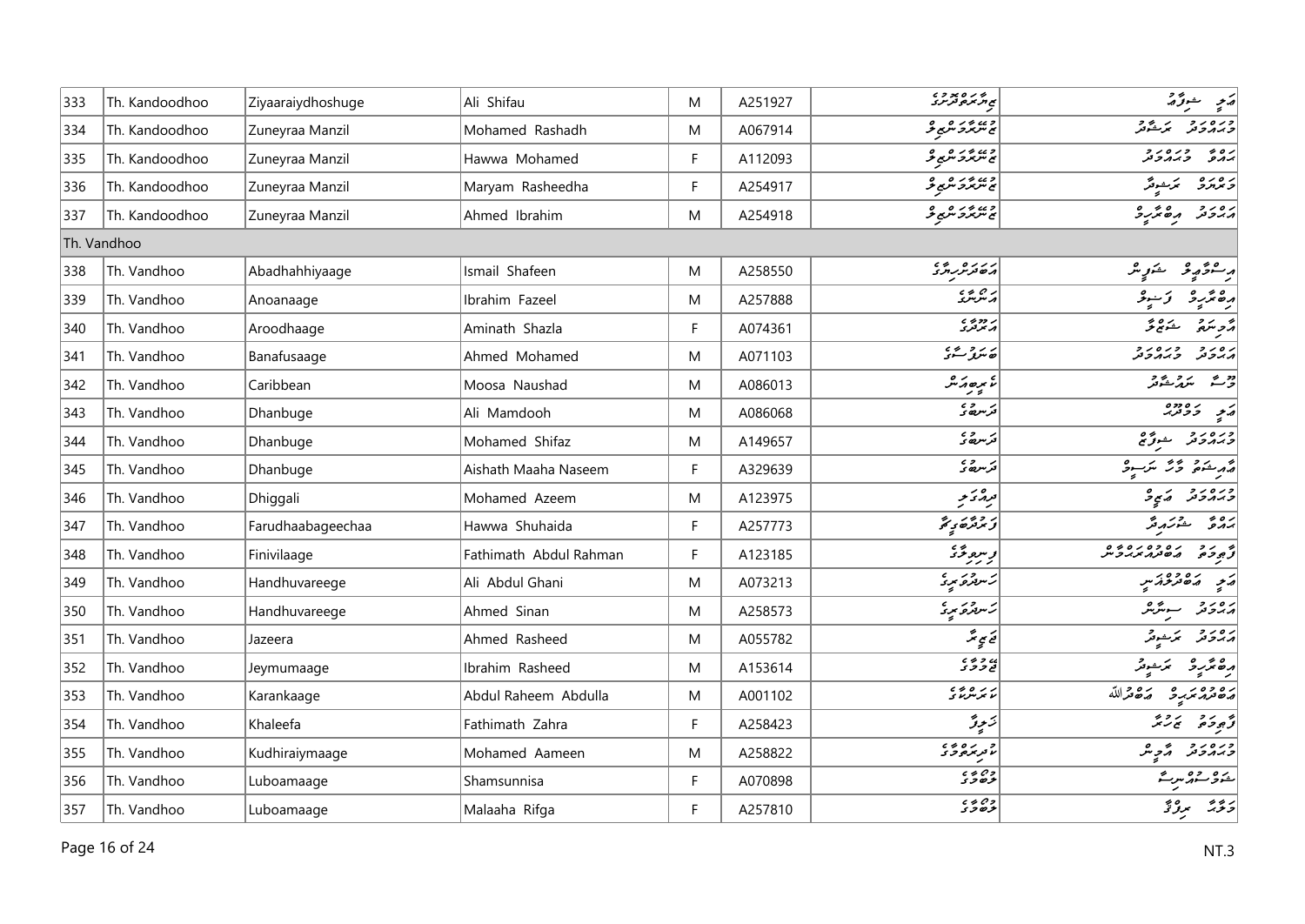| 358 | Th. Vandhoo | Luboamaage    | Fathimath Shafaq      | F  | A257812 | و <i>0 ه</i> ی<br>مو <b>ره</b> و ک     | شترتو تر<br>ا توجو څو                                                |
|-----|-------------|---------------|-----------------------|----|---------|----------------------------------------|----------------------------------------------------------------------|
| 359 | Th. Vandhoo | Magumatheege  | Shadiya Ibrahim       | F  | A086078 | پر ور م<br>  پر پر پ                   | $\circ$ $\circ$ $\circ$<br> شگەر پر<br>フンメめハ                         |
| 360 | Th. Vandhoo | Magumatheege  | Hamida Ibrahim        | F  | A258467 | تر تر تر پر تر                         | $\circ$ $\circ$ $\circ$<br>  پڑونٹر<br>برخ بزرقر                     |
| 361 | Th. Vandhoo | <b>Naares</b> | Aminath Ifasha        | F  | A329633 | ىئەبرگە                                | أثر حر شرحه<br>ر بو گ                                                |
| 362 | Th. Vandhoo | Nafaa         | Mohamed Shifan        | M  | A258697 | سَرُدٌ                                 | و ره ر د<br>تربر پر تر<br>ىشەرگرىتر                                  |
| 363 | Th. Vandhoo | Nedhunge      | Shafraz Ibrahim       | M  | A086114 | ء و ه ۽<br>سرپرسر                      | $\circ$ 40<br>ے ویڈی <sub>ں</sub><br>フンメめハ                           |
| 364 | Th. Vandhoo | Nedhunge      | Mariyam Sheeneez      | F  | A086117 | ے و و ۽<br>سرپرسر                      | پر ه پر ه<br>ڪوسرچ<br>پو                                             |
| 365 | Th. Vandhoo | Noabahaaruge  | Abdul Rahman Abdulla  | M  | A150717 | ے پر بر و ،<br>سرچاپ پر پ              | ح <b>صة تر</b> الله<br>ر ه و ه ر ه د ه<br>پره تربر <del>ت</del> ر بر |
| 366 | Th. Vandhoo | Nooraaneege   | Adam Naseer           | M  | A051827 | دو پر<br>سر پر س <sub>ر پ</sub> ر      | پر د ه<br>مرکز<br>ىئرسىدىتر                                          |
| 367 | Th. Vandhoo | Orchid Maage  | Ibthishaam Hassan     | M  | A258614 | م و و و ء<br>مربو و د                  | د ۱۵ موستوگر<br>برسەمىر                                              |
| 368 | Th. Vandhoo | Orchid Maage  | Aishath Amha          | F. | A258616 | م و و و ء<br>مربو و د                  | پچ پر ڪوي <sub>ج</sub><br>$\bullet$ o $\hspace{0.1cm}$<br>ارترت      |
| 369 | Th. Vandhoo | Orchid Maage  | Aishath Rishmee       | F. | A331453 | م و و و ،<br>درا                       | أثار مشوقو المرمشوح                                                  |
| 370 | Th. Vandhoo | Plaza         | Ismail Ahmed          | M  | A053144 | ە ئەتىج<br>بۇ ئىزىنج                   | لەر شۇرچ<br>ىر 2 كەتر                                                |
| 371 | Th. Vandhoo | Vaadhee       | Mohamed Moosa         | M  | A086431 | ر<br>ح مر                              | و ره ر د<br>تر پر ژ تر<br>s »                                        |
| 372 | Th. Vandhoo | Vainujeheyge  | Ahmed Ikram           | M  | A144335 | ر<br>تو د سرج ر د                      | أرەر دىرە                                                            |
| 373 | Th. Vandhoo | Valuthereyge  | Naseema Zakariyya     | F  | A068965 | ر و ،  د، ،<br>  تو خر پر <sub>ک</sub> | י ז' ז' זרות.<br>גם ז' זרות את<br> سرسبوسح                           |
| 374 | Th. Vandhoo | Valuthereyge  | Shaheema Mohamed      | F  | A086116 | ر و ، د، ،<br>حرمو بو د                | و ره ر و<br>تر پر ژمر<br> شەرقە                                      |
| 375 | Th. Vandhoo | Valuthereyge  | Ahmed Shakeeb Mohamed | M  | A132003 | ر و ، ر، ،<br>و <del>و</del> ه مرد     | د د د د د ه د د د د د د د د د                                        |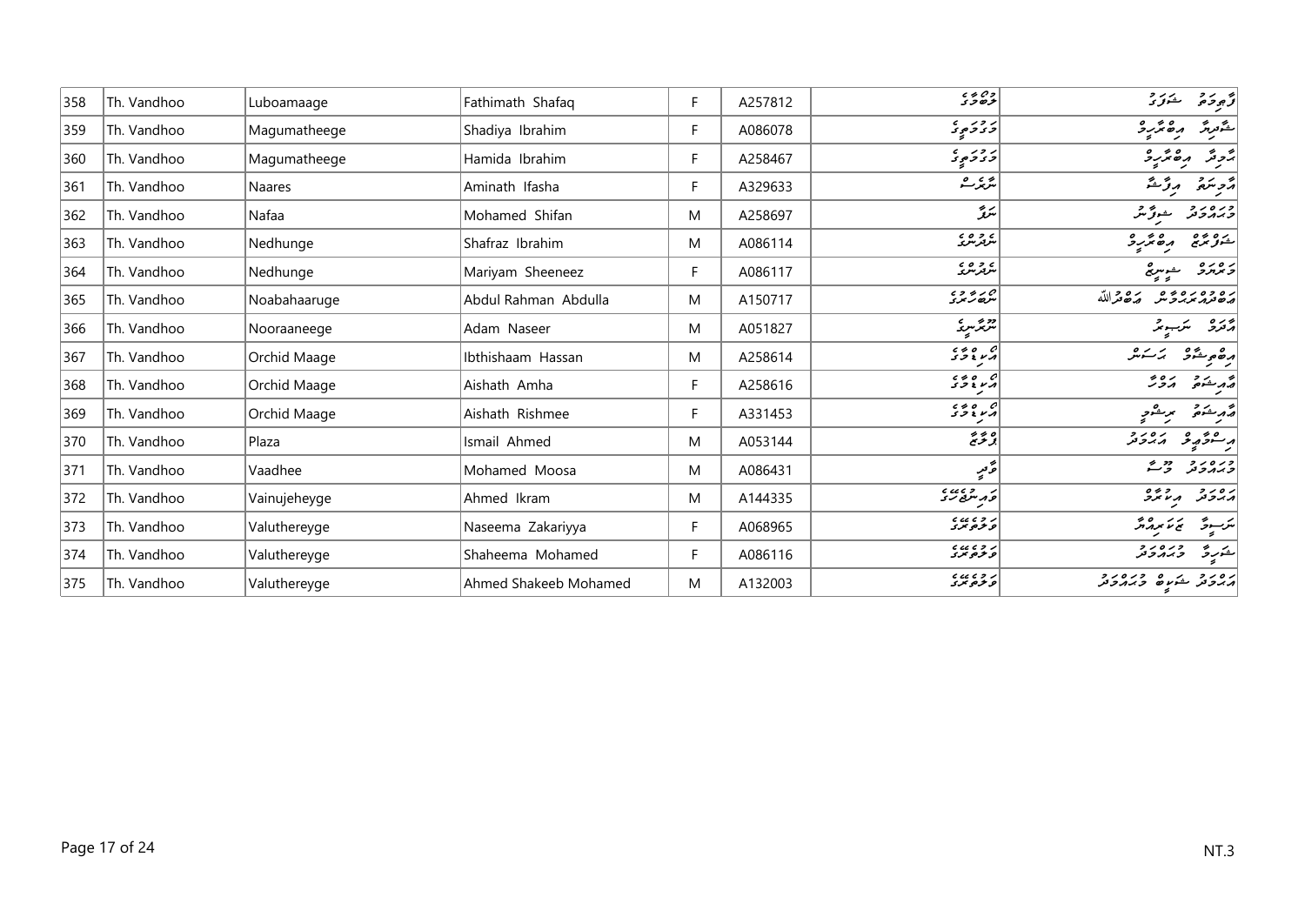## *w7qAn8m? sCw7mRo>u; wEw7mRw;sBo<*

| ' مرمر | 'يئرىثر: |
|--------|----------|
|        |          |
|        |          |
|        |          |

## *w7q9r@w7m> sCw7qHtFoFw7s; mAm=q7 w7qHtFoFw7s;*

| يئرمىش: | $^{\circ}$<br>. سر سر<br>$\cdot$ | $\circ$ $\sim$<br>-- | يئرمثر |
|---------|----------------------------------|----------------------|--------|
|         |                                  |                      |        |
|         |                                  |                      |        |
|         |                                  |                      |        |

| $\frac{2}{n}$ | $\overline{\phantom{a}}$ | اير هنه. | $\mathcal{O} \times$<br>سرسر |
|---------------|--------------------------|----------|------------------------------|
|               |                          |          |                              |
|               |                          |          |                              |
|               |                          |          |                              |

| ' ئىرتىر: | سر سر |  |
|-----------|-------|--|
|           |       |  |
|           |       |  |
|           |       |  |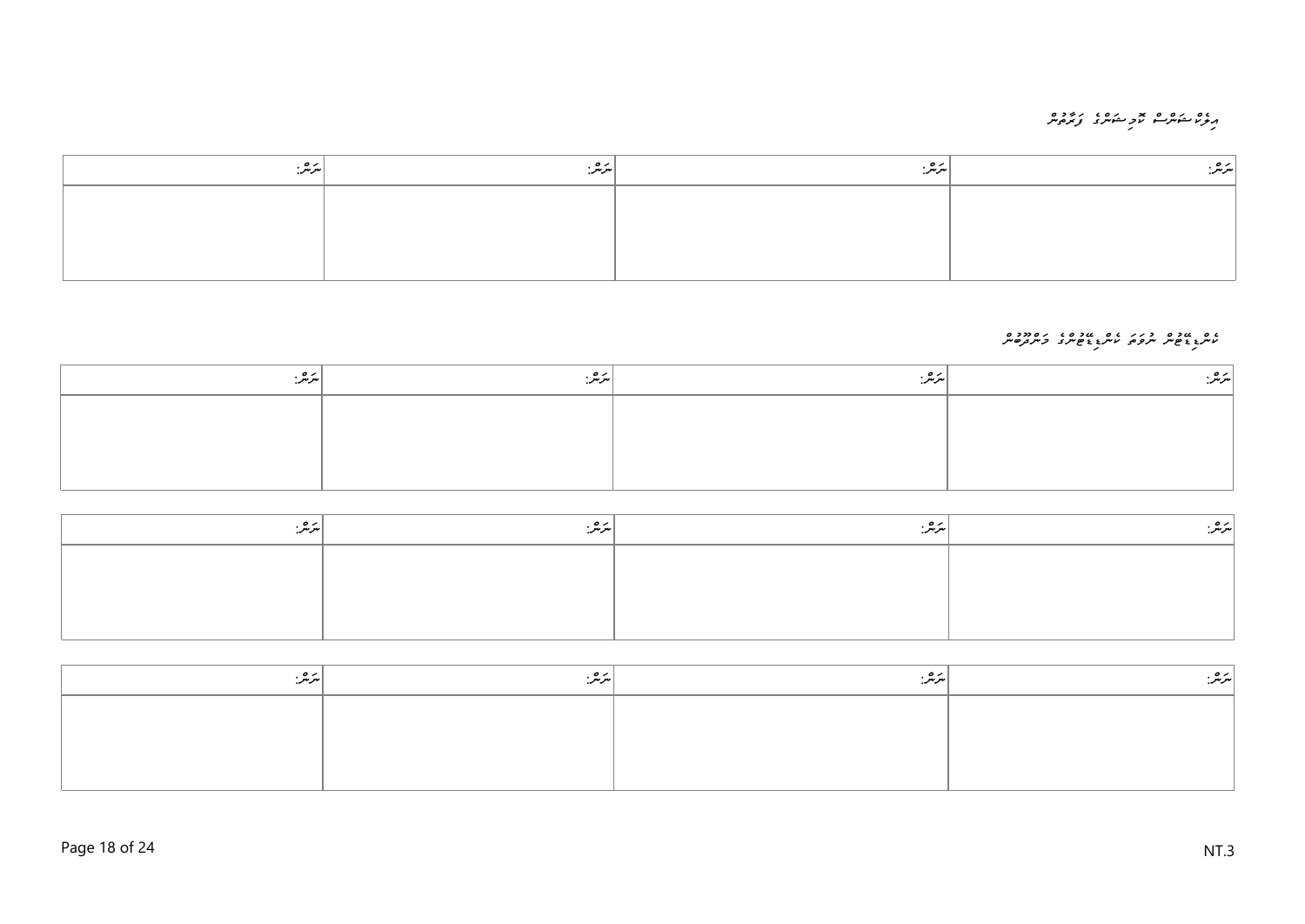| يزهر | $^{\circ}$ | ىئرىتر: |  |
|------|------------|---------|--|
|      |            |         |  |
|      |            |         |  |
|      |            |         |  |

| <sup>.</sup> سرسر. |  |
|--------------------|--|
|                    |  |
|                    |  |
|                    |  |

| ىئرىتر. | $\sim$ | ا بر هه. | لىرىش |
|---------|--------|----------|-------|
|         |        |          |       |
|         |        |          |       |
|         |        |          |       |

| 。<br>مرس. | $\overline{\phantom{a}}$<br>مر سر | يتريثر |
|-----------|-----------------------------------|--------|
|           |                                   |        |
|           |                                   |        |
|           |                                   |        |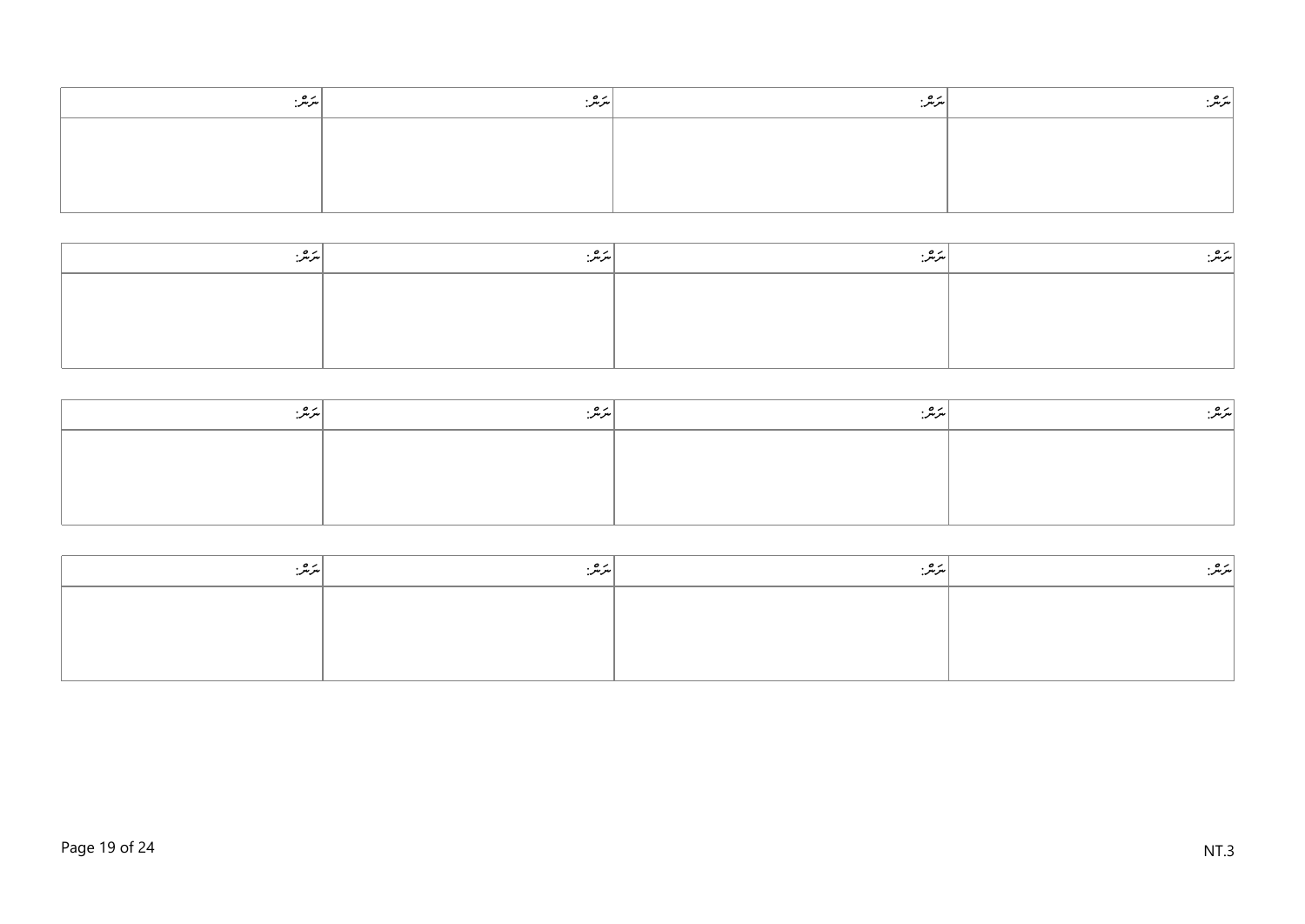| ير هو . | $\overline{\phantom{a}}$ | يرمر | اير هنه. |
|---------|--------------------------|------|----------|
|         |                          |      |          |
|         |                          |      |          |
|         |                          |      |          |

| ىر تىر: | $\circ$ $\sim$<br>" سرسر . | يبرحه | o . |
|---------|----------------------------|-------|-----|
|         |                            |       |     |
|         |                            |       |     |
|         |                            |       |     |

| ابترىثر: | $\sim$<br>. . |  |
|----------|---------------|--|
|          |               |  |
|          |               |  |
|          |               |  |

|  | . ه |
|--|-----|
|  |     |
|  |     |
|  |     |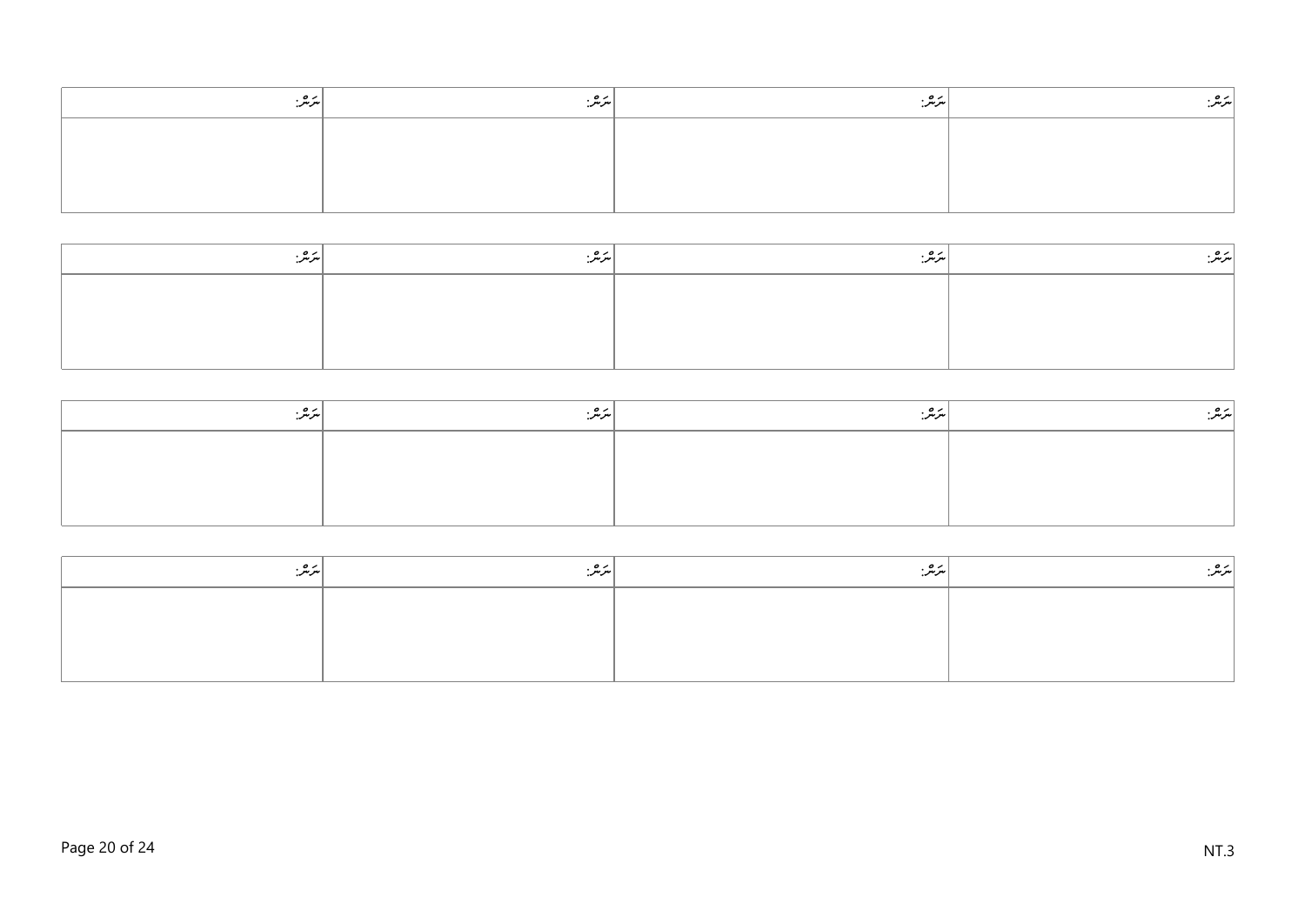| ير هو . | $\overline{\phantom{a}}$ | يرمر | اير هنه. |
|---------|--------------------------|------|----------|
|         |                          |      |          |
|         |                          |      |          |
|         |                          |      |          |

| ىر تىر: | $\circ$ $\sim$<br>" سرسر . | يبرحه | o . |
|---------|----------------------------|-------|-----|
|         |                            |       |     |
|         |                            |       |     |
|         |                            |       |     |

| 'تترنثر: | 。<br>,,,, |  |
|----------|-----------|--|
|          |           |  |
|          |           |  |
|          |           |  |

|  | . ه |
|--|-----|
|  |     |
|  |     |
|  |     |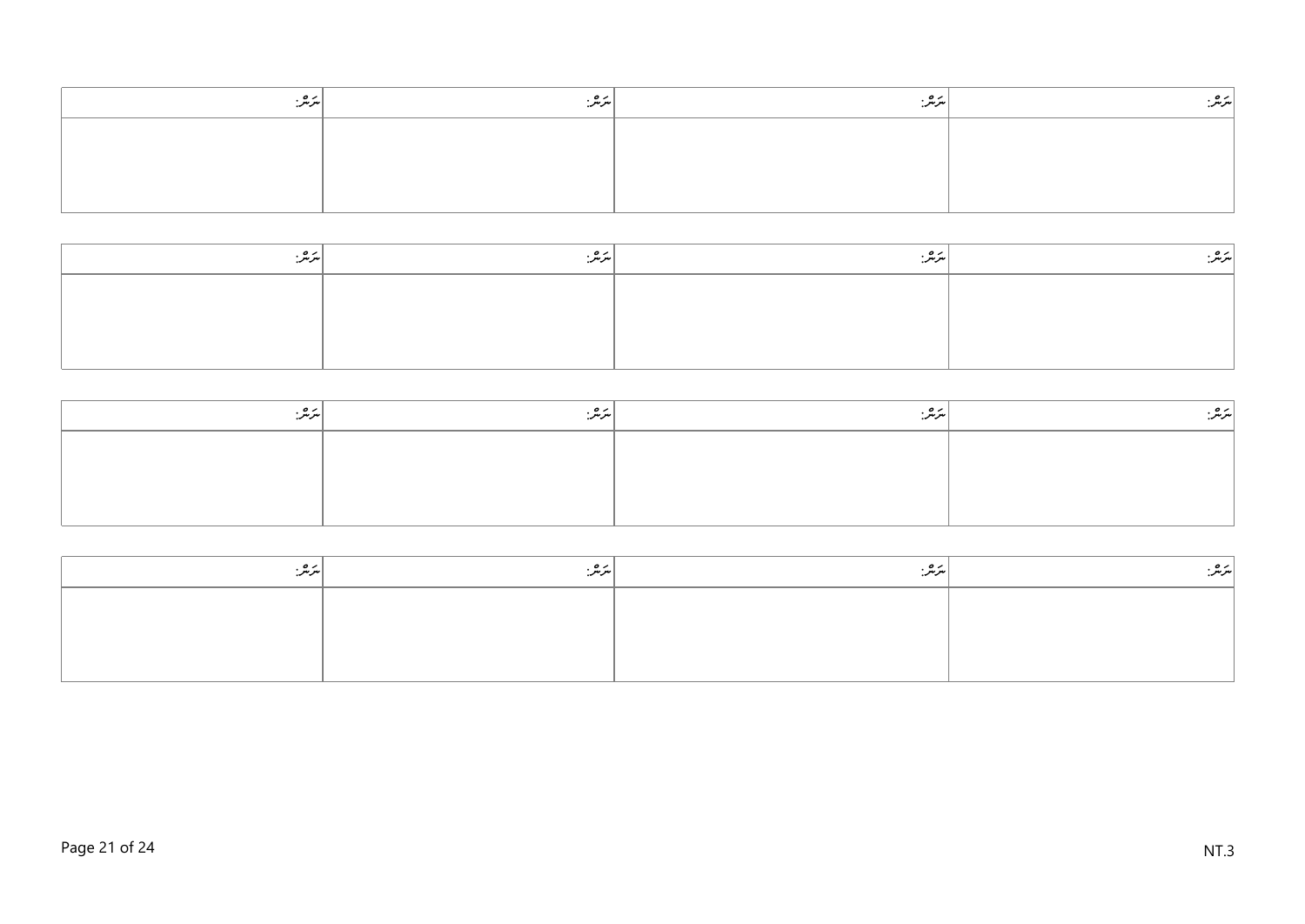| $\cdot$ | 。 | $\frac{\circ}{\cdot}$ | $\sim$<br>سرسر |
|---------|---|-----------------------|----------------|
|         |   |                       |                |
|         |   |                       |                |
|         |   |                       |                |

| يريثن | ' سرسر . |  |
|-------|----------|--|
|       |          |  |
|       |          |  |
|       |          |  |

| بر ه | . ه | $\sim$<br>سرسر |  |
|------|-----|----------------|--|
|      |     |                |  |
|      |     |                |  |
|      |     |                |  |

| 。<br>. س | ىرىىر |  |
|----------|-------|--|
|          |       |  |
|          |       |  |
|          |       |  |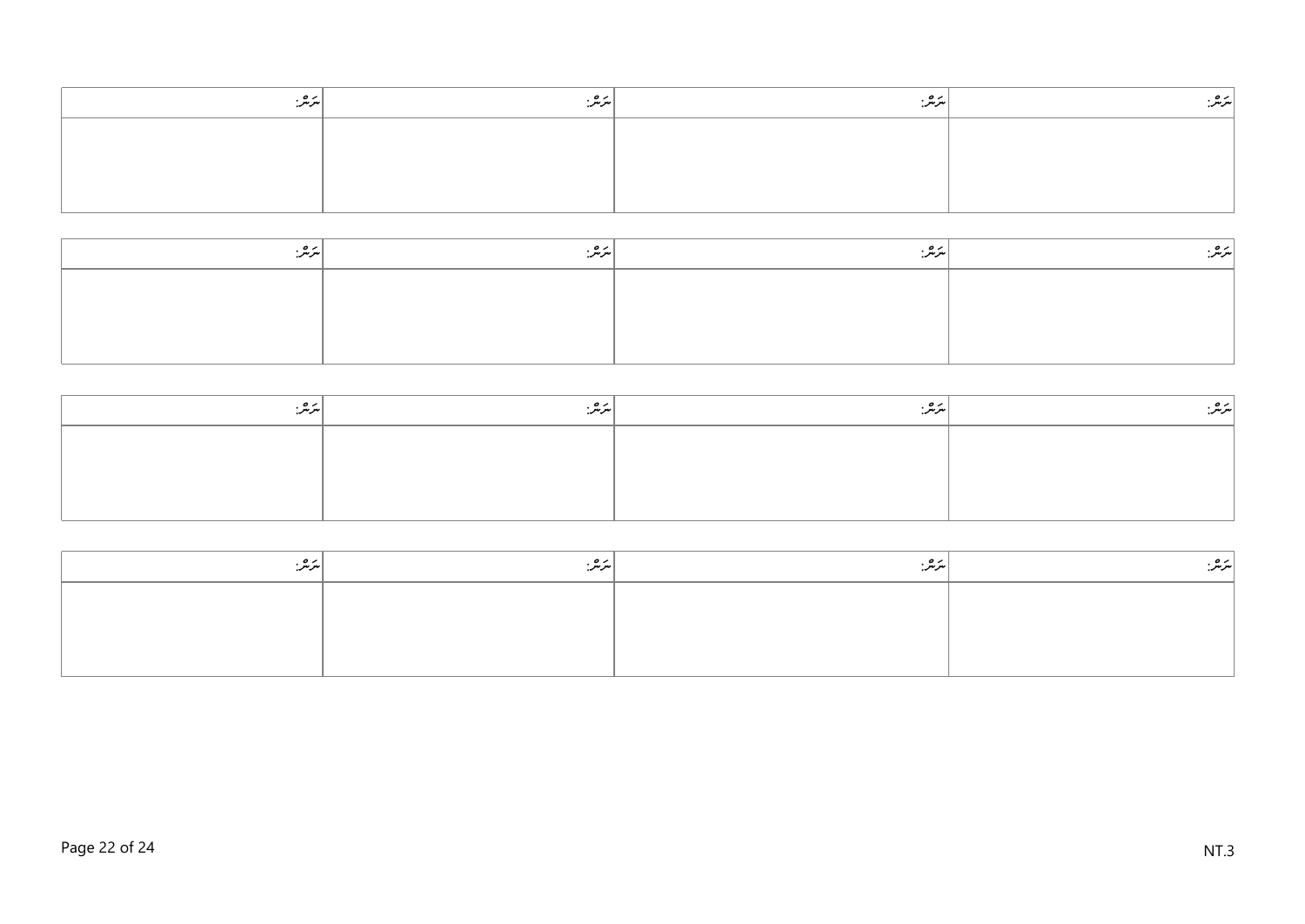| ير هو . | $\overline{\phantom{a}}$ | يرمر | اير هنه. |
|---------|--------------------------|------|----------|
|         |                          |      |          |
|         |                          |      |          |
|         |                          |      |          |

| ىر تىر: | $\circ$ $\sim$<br>" سرسر . | يبرحه | o . |
|---------|----------------------------|-------|-----|
|         |                            |       |     |
|         |                            |       |     |
|         |                            |       |     |

| انترنثر: | ر ه |  |
|----------|-----|--|
|          |     |  |
|          |     |  |
|          |     |  |

|  | . ه |
|--|-----|
|  |     |
|  |     |
|  |     |